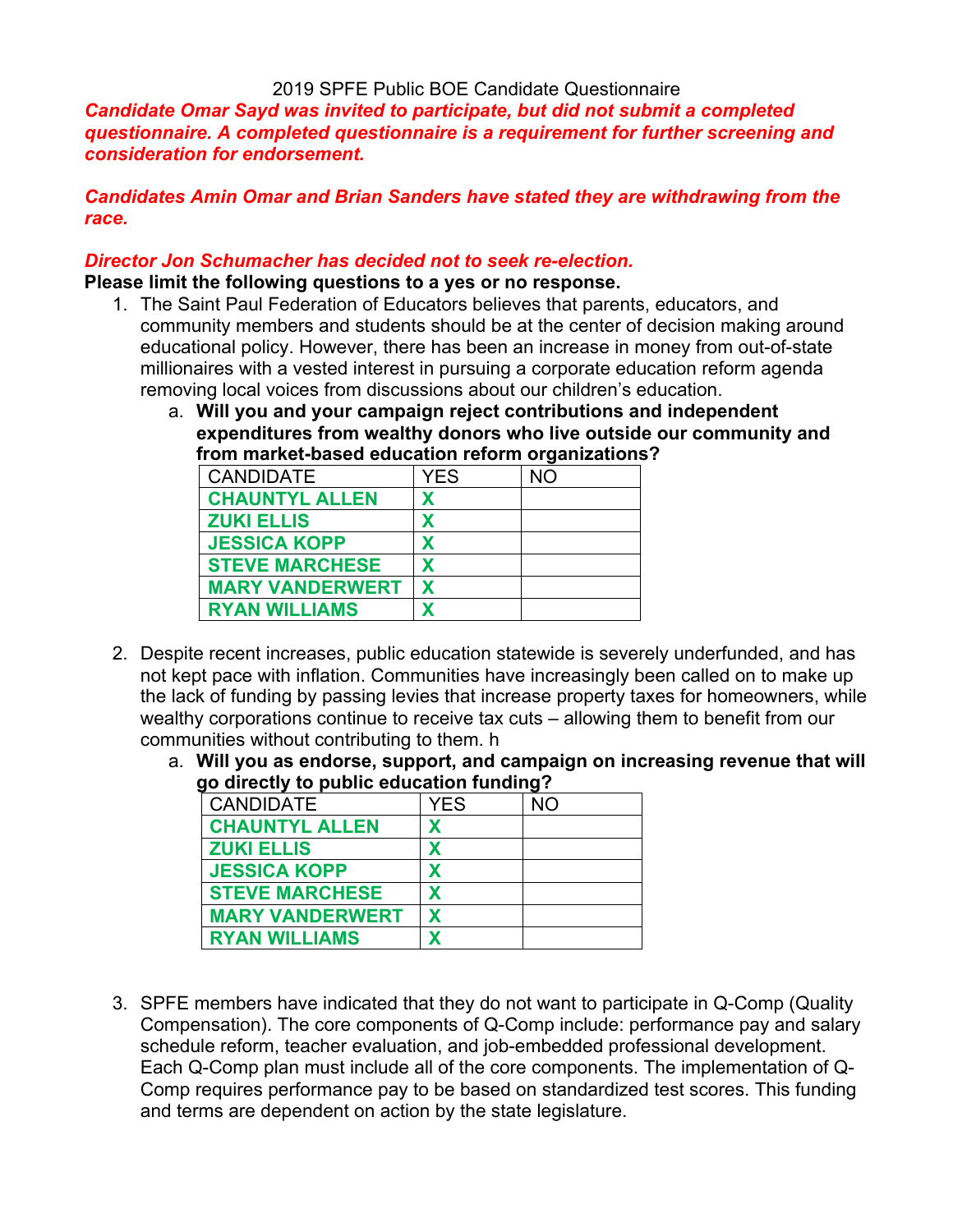**a. Would you support moving the funding and capacity put into Tim Pawlenty's failed teacher merit pay scheme commonly called q-comp, into equitable funding for all Minnesota districts general budget?**

| <b>CANDIDATE</b>       | <b>YES</b> | <b>NO</b> |
|------------------------|------------|-----------|
| <b>CHAUNTYL ALLEN</b>  |            |           |
| <b>ZUKI ELLIS</b>      |            |           |
| <b>JESSICA KOPP</b>    |            |           |
| <b>STEVE MARCHESE</b>  |            |           |
| <b>MARY VANDERWERT</b> |            |           |
| <b>RYAN WILLIAMS</b>   |            |           |

# 4. **Do you support collective bargaining for public sector unions?**

| <b>CANDIDATE</b>       | <b>YES</b> | <b>NO</b> |
|------------------------|------------|-----------|
| <b>CHAUNTYL ALLEN</b>  |            |           |
| <b>ZUKI ELLIS</b>      |            |           |
| <b>JESSICA KOPP</b>    |            |           |
| <b>STEVE MARCHESE</b>  |            |           |
| <b>MARY VANDERWERT</b> |            |           |
| <b>RYAN WILLIAMS</b>   |            |           |

# **Please limit your response to 150 words or fewer for each part of the questions below.**

1. What is the value of public education for you and for the city of Saint Paul?

**CHAUNTYLL ALLEN:** Public school, specifically St. Paul Public schools, has been central to my life. It gave me foundational education as a student, and has been a place where I have been able to support youth, especially those who need a strong and caring advocate. For the district as a whole, it should be a place where all kids can feel safe so they can learn and be ready to flourish as adults. Historically, the education system is not set up to benefit the majority of its population, who are minority and immigrant students. At the moment, the district still carries on this tradition, failing to address the full scale of kids' needs; this is especially detrimental to the educational environment of these minority and immigrant students. With vision and action, we can turn this around, truly achieve the goals of public schools, and service minority students.

**ZUKI ELLIS:** I am a graduate of Saint Paul Public Schools, my older children have attended public schools and my youngest son currently attends SPPS. I also graduated from a public university, Metropolitan State. I had great opportunities of discovery within public education. St. Paul is the city that raised me and public education has and will continue to have a positive impact on the city. Public education has opened doors for me, and I want that opportunity for all students in St Paul.

**JESSICA KOPP:** Public education, for me, has always been a place to learn and connect – whether as a student, teacher, or parent. Public education is also a promise we make to the kids of this city that says we are committed to their future - it requires us to show up for and invest in not just the kids we know and love but the kids we will never know who all the same will take our places as workers, leaders, and dreamers.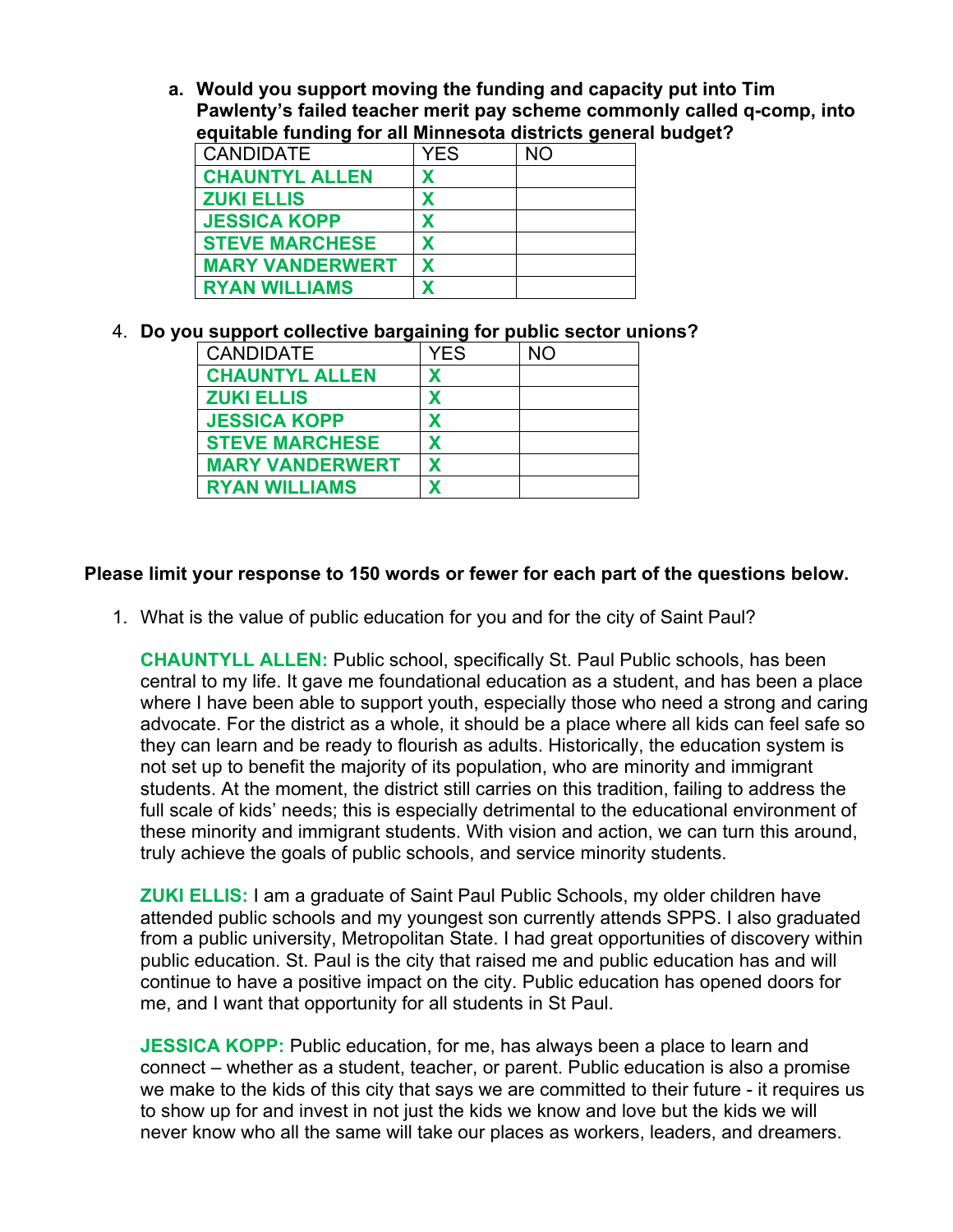Public education prepares kids for the opportunities that await them, readies them to take their shot, to imagine and build a community and world that might just be out of our sightline but is vivid and beautiful to them. It's our responsibility to build and evolve the system so it works for every student in St. Paul, no exceptions.

**STEVE MARCHESE:** I am the direct beneficiary of investments made in public education. As a first generation college student, but for public education, I would not be running for school board, working as a lawyer and raising my family in St. Paul. Public education is THE bedrock of our community – the main engine for our children to bring about the hope of a better life and the basis from which our city's economic and cultural future flows. Public education also is where we teach our children to be lifelong learners, respect the cultural and linguistic differences that make us unique, and learn values basic to a democratic society. If St. Paul is to continue to be a thriving city, it needs a functional, thriving public education system.

**MARY VANDERWERT:** I believe that educating our children is the most important thing any community does. Children must be provided the knowledge and skills they need to grow into contributing and productive members of the community as adults. That is our job as educators. When our children are strong and healthy and learning, our whole community becomes stronger, more innovative, more productive and safer. Strong, effective public schools are critical to the quality of life in any city.

**RYAN WILLIAMS:** I love being an educator. The biggest value of education in Saint Paul is for all of us to give students the opportunities that we might have missed. I was born and raised in Minnesota, however as a student my application for an internship at the state capital legislates page program was rejected. I worked with a few refugee students living in Saint Paul to complete their applications to the program, all students were accepted into the program. As educators we can learn from our errors and failures to facilitate student success.

- 2. An endorsement from SPFE is only given to candidates that show they are a champion for public education. We do not endorse in all races.
	- a. **What are your direct connections to SPPS, SPFE, and/or public education?**

**CHAUNTYLL ALLEN** I have been an Education Assistant with SPPS for 11 years total (six years currently, and five years after I got out of high school). In these years I have worked in a variety of schools, including Central, JJ Hill, Ramsey, Como High School, and Randolph Heights and numerous others through being a coordinator through the Community Education program. Because of the breadth of my experience across buildings, I have a lot of insight into the needs of different groups of students and teachers, including youth who've experienced trauma. I have on the ground exposure to what works—and doesn't work. I've been a member of SPFE for 11 years, paying dues and leveraging conversations amongst community that help to move agendas. I was also a student in the district at Community Ed, Randolph Heights, JJ Hill Montessori, Ramsey Middle, and Central High School.

**ZUKI ELLIS:** I am currently the Chair of the Board of Education. I am Ex-Officio board member on the Saint Paul Teachers Retirement Fund Association. I'm on the Minnesota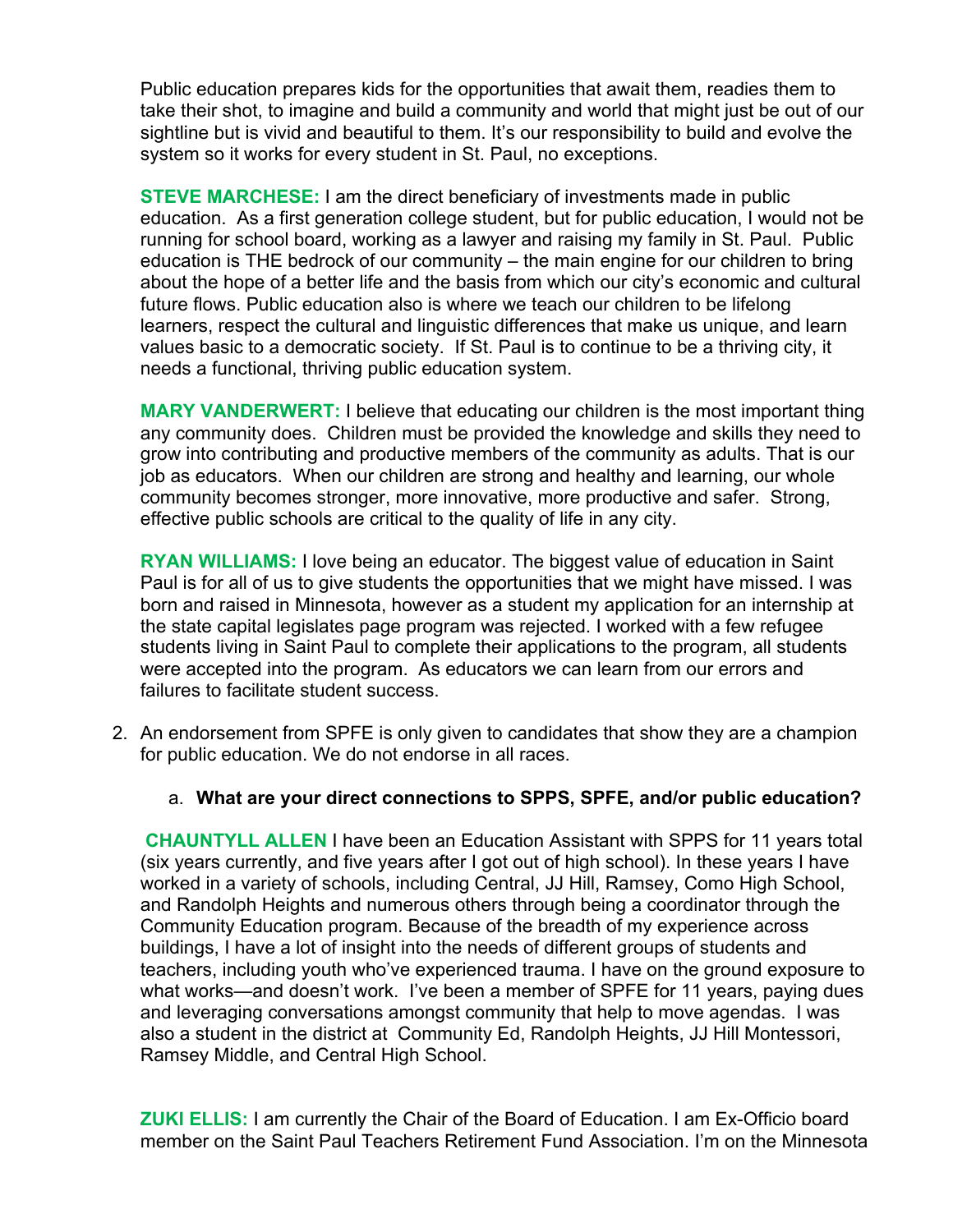School Board Association board member for Director District 8 representing Minneapolis and St Paul which advocates for public school students across the state of MN.

Before I became a school board member I served on the PTO at my son's school. I completed an internship at SPFT where I worked with SPFT leadership to collaborate with community and parents on fighting for the schools our students deserve. I was a Parent Trainer for the Parent Teacher Home Visit project with SPFT. Parent Teacher home visits is work that I am still very proud of and continue to do as a parent trainer with the National program

**JESSICA KOPP:** I am the parent of an SPPS student, an active member of my school community, and a community organizer who has worked with several district personnel and offices. I am a former public school teacher, educational assistant, and department secretary. I have attended public presentations about school funding and teacher-led schools hosted by SPFE.

**STEVE MARCHESE:** I am the parent of two young men – one who just graduated from Central High School and the other who is currently a sophomore at Central. They have been educated in St. Paul Public Schools and I have been involved as a parent volunteer in their schools. In addition, I am the product of public education in New York City. Finally, both of my in-laws were public school teachers in Menomonie, WI until they retired.

**MARY VANDERWERT:** I serve on the Board of Education at this time. I have visited most of the schools and have participated in many of the activities and celebrations. I am also actively engaged in the development of the St. Paul 3K system where all 3 and 4 year olds in the City will be involved in high quality early childhood education and their families will receive the information and support they need to be effective parents and partners with the schools.

**RYAN WILLIAMS:** I'm an employee of Minneapolis Public Schools that is proud of the work that I do. I am a very slowly working on obtaining a 5-12 Social Studies Education License from Metropolitan State University. We can help the slower students and it takes one to know one. Some of my public sector experience is with AmeriCorp Read Corp at Nasha Shkola Russian Charter School, Volunteer at MPS Wellstone International 9-12 social studies & Green Central, MPS Early Childhood Special Education Assistant Hall & HIA, Summer School High SEA South High, MPS District child care at a over a dozen school, Associate Educator at Seward Montessori

# b. **What is your definition of "a public education champion"?**

**CHAUNTYLL ALLEN:** A public school champion is a person who can educate students of all socio-economic statuses and races. To do this, a champion needs to act from a position of love for the students and compassion for the needs they bring to the school. They need to fight for kids, advocating for resources, and tearing down the barriers that make schools less effective. They need to be willing to confront power, taking the discussion up to the next levels of state or federal government to inform public policy. And they need to be relationship builders to create partnerships with students, private sector and higher education to bring resources to the schools and build respect for the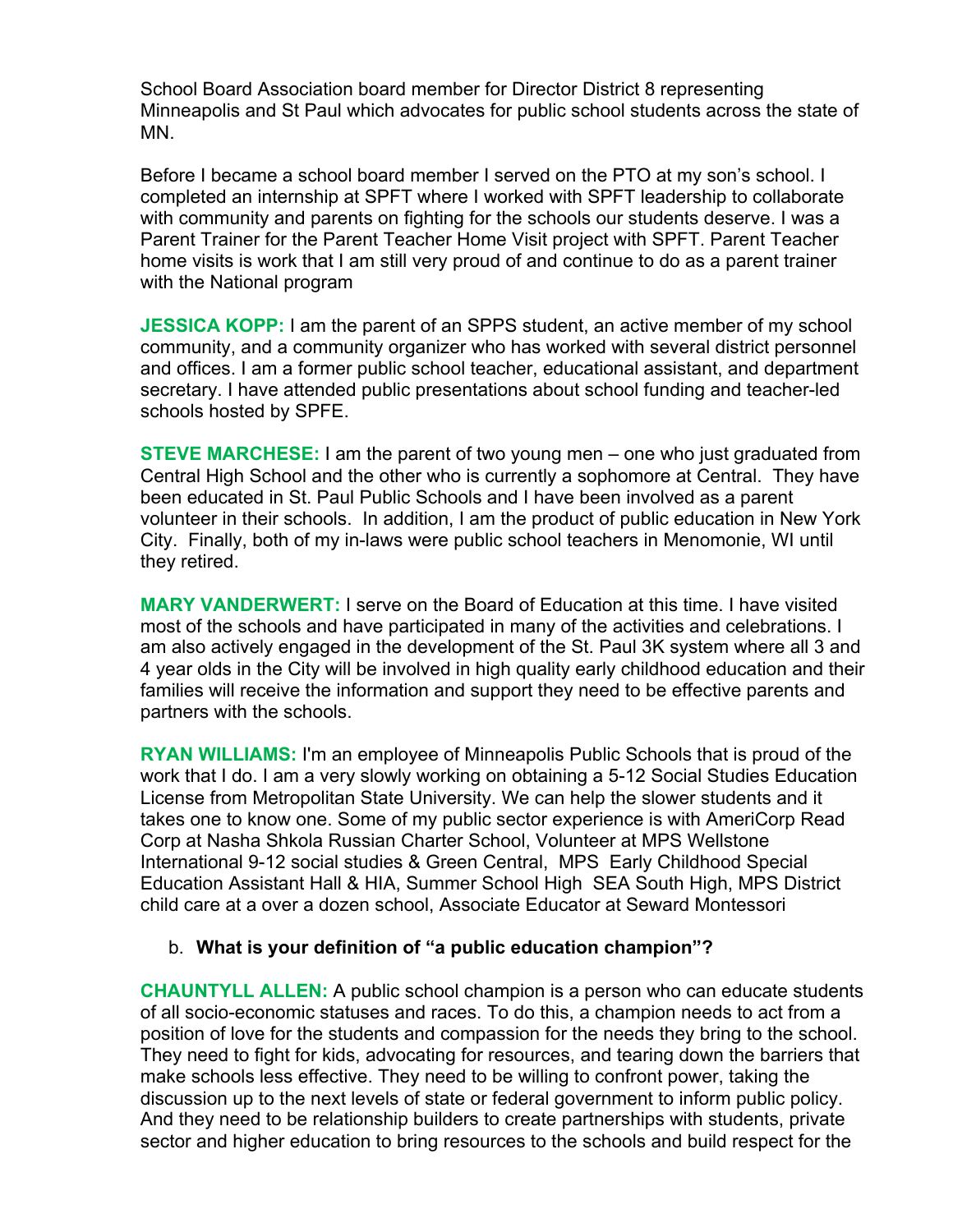students coming from public schools, and for the teachers who support them. School board members can and must be champions for the district they serve.

**ZUKI ELLIS:** A public education champion fights for resources for our schools and students. This requires making difficult decisions about limited resources to prioritize the students we are educating and pushing to reverse the decades of federal and state funding declines. There are always improvements we can make as a district, but our priority needs to be fighting for adequate funding, making sure our classrooms and schools are welcoming and accepting places where our students feel supported, celebrated as their whole selves and know that they matter.

**JESSICA KOPP:** I believe a public education champion is someone who shows up for public schools and this can look like a lot of different things; it's families and community members who volunteer in our schools individually or as part of an organized group, it's community organizations who partner with our schools to bring in resources, services, and learning and cultural opportunities, it's folks who speak out and provide public testimony to improve conditions for learning in our schools, it's educators who are tireless in their pursuit of best practices that serve the needs of their students, it's elected officials who tie their work vocally and specifically to education, it's people in our school buildings and district offices who show up to work each day to deliver for our students.

**STEVE MARCHESE:** Someone who understands the value and importance of public education and is willing to work hard to ensure that the public education system has sufficient resources, has sufficient focus and direction, and is committed to ensuring that the needs of all students are met, regardless of background.

**MARY VANDERWERT:** What are your direct connections to SPPS, SPFE, and/or public education?I serve on the Board of Education at this time. I have visited most of the schools and have participated in many of the activities and celebrations. I am also actively engaged in the development of the St. Paul 3K system where all 3 and 4 year olds in the City will be involved in high quality early childhood education and their families will receive the information and support they need to be effective parents and partners with the schools.

**RYAN WILLIAMS:** A "public education champion" is there for the students no matter what. They will stand up to coworkers or supervisors when needed. They can handle disputes professionally, not take issues personally understanding it is a conversation about what is best for the students.

# c. **Why are you seeking an endorsement from SPFE?**

**CHAUNTYLL ALLEN:** I want to represent students and teachers who love students. The best way to identify and support those teachers is through a working relationship with the union that represents the teachers.

**ZUKI ELLIS:** While we may not always agree, we are both working toward the same goal: a quality education for our students in SPPS. There is a need to continue to build, repair and work together in a trusting relationship that has at many times not been that way and is imperative for culture and climate. I respect and support the amazing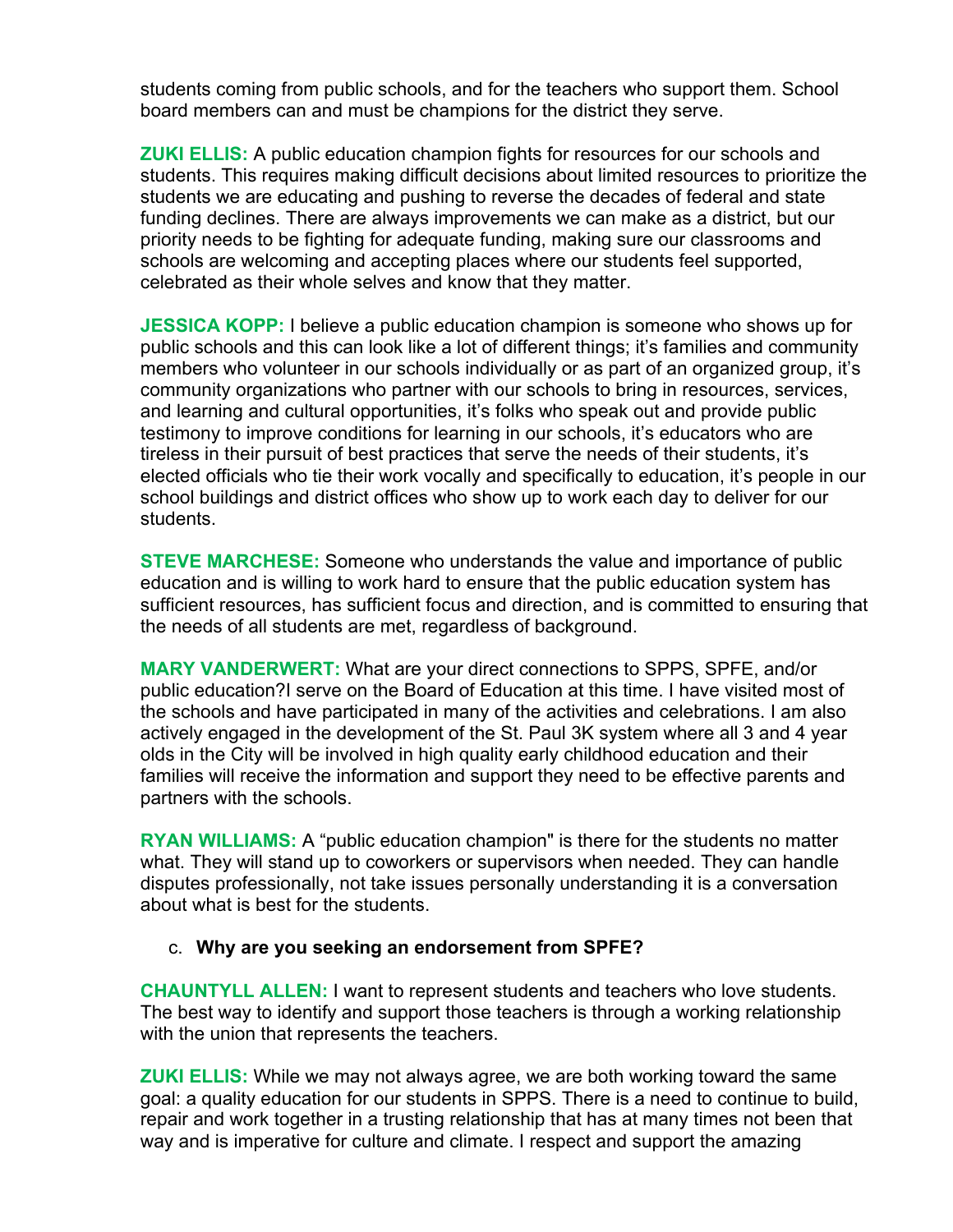educators we have in SPPS. I am committed to doing that no matter what the outcome is.

**JESSICA KOPP:** I am seeking the SPFE endorsement because I both understand and value the work of educators and want to be a thoughtful, constructive partner in that work; an endorsement would signal that SPFE leadership view me as someone with whom they could work and count on to engage in good faith.

**STEVE MARCHESE:** I have great respect for the work SPFE has done in our community over the past years. As a parent, I have appreciated the focus on ensuring that parents and community members are included in the process of determining our children's education. In addition, as the representative of the most important adults who work directly with our children, SPFE is a necessary party to any efforts to make sustainable change and improvement in the district. There is also wisdom and experience that the district needs to understand and tap into as it moves forward to enact the new strategic plan. Finally, SPFE is a strategic partner in making the public case for why we need to leverage resources for our district and its students.

**MARY VANDERWERT:** As a current BOE member, I consider the support and recognition of staff of the schools a big part of my responsibilities. Members of SPFE are critical to the achievement of our students and the success of our district. It is important to me that they trust my contributions, support and leadership.

**RYAN WILLIAMS:** I want to make SPPS better for students and staff. If we improve the conditions of employees we can improve the conditions of students. There are State Statute / District policies that prohibit school district employees from running for board of education. Maybe if I run for SPPS Board of Education a SPPS employee will run to be on the Board of Education that directs my work.

# d. **How do you envision working in partnership with SPFE? What does that look like when we disagree?**

**CHAUNTYLL ALLEN:** I envision the union being the voice of the teachers. Although we have a high population of teachers who are not residents of St. Paul they are very much a part of educating youth in the community. The union allows them a voice within this community. I believe we must work with all members of the community in order to navigate the changes needed for overall success. I also believe that the union is acting on principle in the position it takes. There will certainly be times when my principled positions and the union's differ. As a union member, I'll be able to see both sides. As a communicator, I will listen and seek to bring together my position and the union's into a third way that makes the best of both of our views.

**ZUKI ELLIS:** My hope is that we can work together to bring more resources into our schools. I hope together we can close the opportunity gap. I recognize we will disagree, but there has to be a way and process we move forward, we will recognize our shared goals of supporting students in SPPS, hear each other when we bring concerns and be aware of how a public statement can have unintended negative impacts. It is important for us to be honest, thoughtful and kind. I don't believe disagreement means disrespect. I believe disagreement means opportunities to problem solve differently.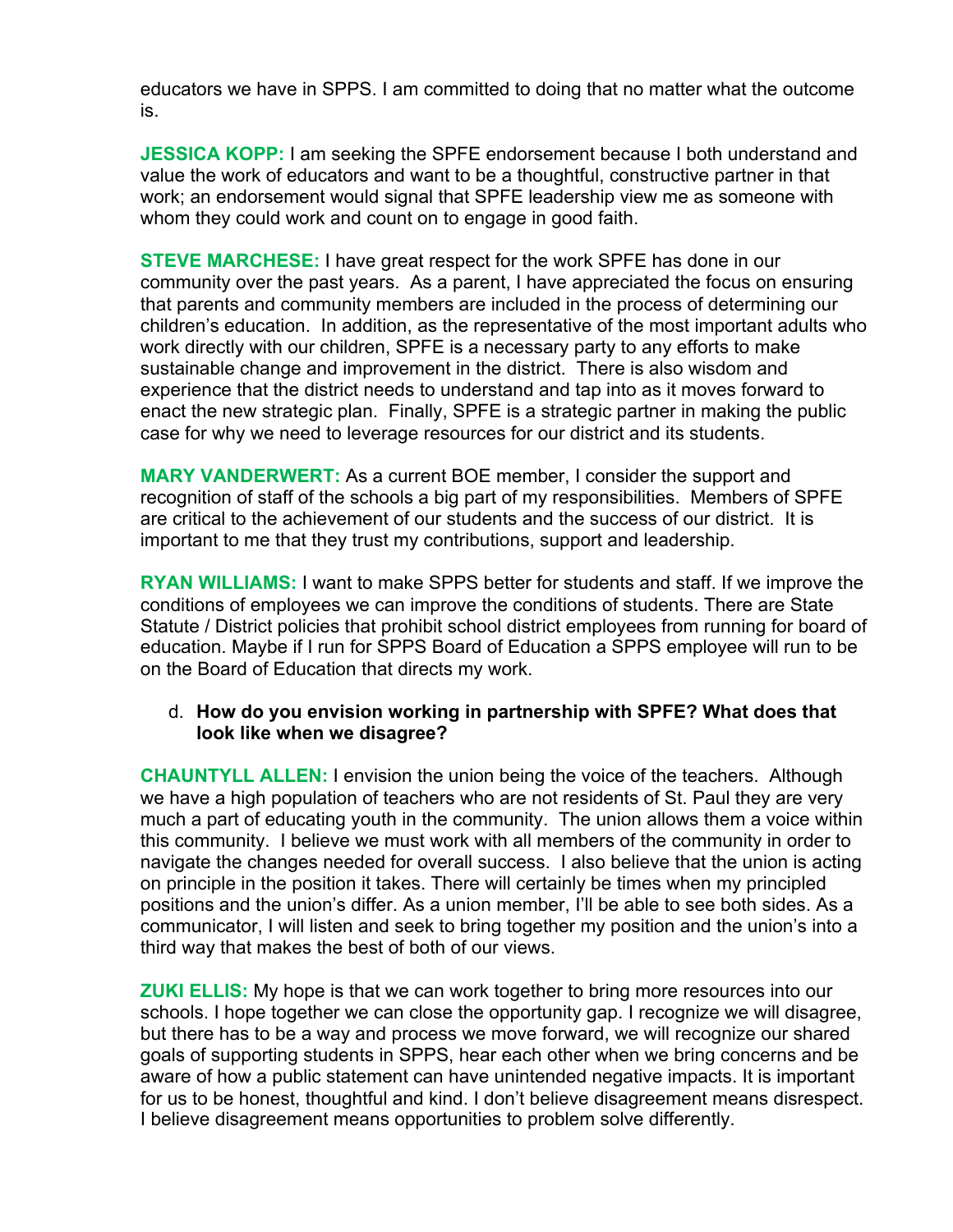**JESSICA KOPP:** I envision partnership to be reciprocal and proactive. I favor an ongoing relationship-building approach that ensures we reduce gaps in our understanding of one another's work and humanity and that seeks to fill a well of goodwill where we don't lose sight of our shared priorities. When we disagree, we remind ourselves of that goodwill and the relationship we have worked hard to cultivate and do all we can to engage knowing that no one is in sole possession of the virtue of doing right by kids – it is a shared privilege and responsibility.

**STEVE MARCHESE:** I envision our working relationship to resemble much of the best of what it has been over the past 3 plus years – a willingness to listen, accessibility, honest communication about ideas, respect and acknowledgment of difference. When we disagree, I believe it should be done respectfully and with awareness that we are approaching the issues with positive intent. I bring the perspective, primarily, of a parent and involved city resident. I also bring the analysis of someone with legal training. I hope that those are valued, even if the conclusions we reach are different. Similarly, I am not an educator – I need to listen when educators speak, acknowledge what I do not know and what they do, and try to find collaborative ways forward. Fundamental to all of this must be respect in both directions.

**MARY VANDERWERT:** I have been instrumental in guiding the negotiations with SPFE and other unions by ensuring that our mission and values are always front and center. I ensure that our administration is negotiating honestly and fairly. When we have disagreements, we have to be able to sit down and work together toward resolution for as long as it takes.

**RYAN WILLIAMS:** The SPPS Board of Education absolutely needs to work with the Employees Representatives to create the best environment possible for the students. I envision any disagreement as a board director with labor representatives to be absolutely ridiculous. My goal is to make labor representatives blush and for them to tell me that I am overly supportive of labor issues

3. Over the past year, educators across the country have gone on strike. Just one year ago, SPFE narrowly avoided a strike by reaching a last-minute contract with the district.

# a. **What have you learned from the Red for Ed Movement?**

**CHAUNTYLL ALLEN:** The Red for Ed movement has shown me that the issues we face, including teacher's wages and classroom sizes, are nationwide. Our district 625 leadership hasn't been bold enough to step out of their comfort zone to do what's best for kids. Although leaders and educators expressed behind doors the system is not working they were afraid to challenge the system in order to push for what's really needed. We need a lot more conversations and free space for teachers to express their frustrations so that when it's time to come forward and stand up they don't feel held back. I learned the SPPS district is similar to districts across the nation and they do not value paraprofessionals. While they talk about having school staff support who nurtures children toward academics and proper classroom management, they still fall short of fully funding the budget to properly compensate and support paraprofessionals.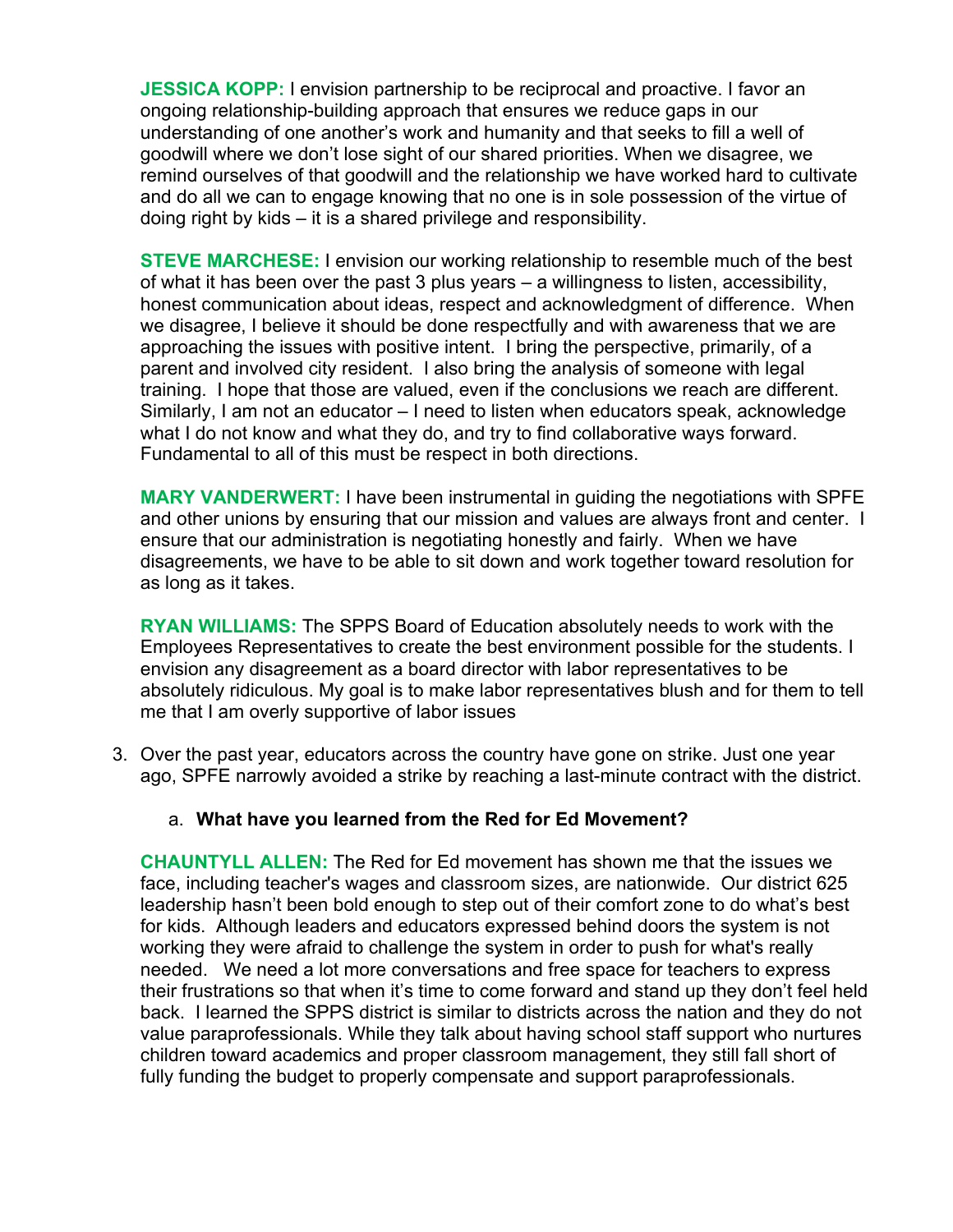**ZUKI ELLIS:** I have learned that there is widespread support for the work that teachers do. I am fully aware that SPFT was a leader in bargaining for the common good for schools our students deserve on behalf of students and educators.

**JESSICA KOPP:** I've learned that Red for Ed is a growing, national movement of educators organizing in their communities and supporting one another.

**STEVE MARCHESE:** There is a high degree of frustration and concern about the state of public education and, more specifically, about the conditions facing educators and their students. In particular, there is anger over the persistent underfunding of public schools at the state level and the impact that charters have been having on the overall public education system. Moreover, educators are willing to be overt and public about their concerns, as well as willing to push decision-makers to listen and respond.

**MARY VANDERWERT:** I have learned that teachers are not happy with their current conditions in the schools for themselves and the children in their care. They are ready to take on the issues in the community and their schools to make them better by whatever means is necessary.

**RYAN WILLIAMS:** Red for Ed during the Teachers' Spring went a little easy on School Boards in Minnesota. My Representations endorsed re-election campaigns while our contract had been expired for a year. Union leadership proposed to increase the number of votes required to for a strike. Labor representatives have been very generous and easy on school boards in Minnesota during the Red for Ed Teachers' Spring

b. **UTLA (United Teachers of Los Angeles) recently ended their strike. In addition to much-needed pay increases, the challenges facing their students are similar to the students of SPPS. How can you use your position to support educators, parents and students in addressing these concerns?**

**CHAUNTYLL ALLEN:** I would use my voice as a Public School Champion in all ways. I would actively promote community participation at board meetings, especially if it's uncomfortable. I would help the board come up with a structure that supports Student, Staff, and Parent voices within the policy making and roll out of new ideas. I would actively seek to learn from other school districts to build on their successes and learn from their failures. Finally, I would use my skills as an activist and my community network to identify and pilot innovative solutions for the benefit of the SPPS students.

**ZUKI ELLIS:** We need the best service for our students with learning differences and our English language learners. I proposed a resolution at the DFL caucuses last year around fully funded special education and ELL mandates. As a Black woman with a child in the district, I understand how racism, stereotypes, labels affects the resources that come in a large city and the threat and impact of charters. As a board member for Minnesota School Board Association, I have committed time explaining and fighting for the needs of schools and our students, many times as the only person of color in a room. It's been extremely helpful to build relationships with school board members across the state who have similar concerns, we can advocate as a group of elected school board members for resolutions that become part of the legislative priorities which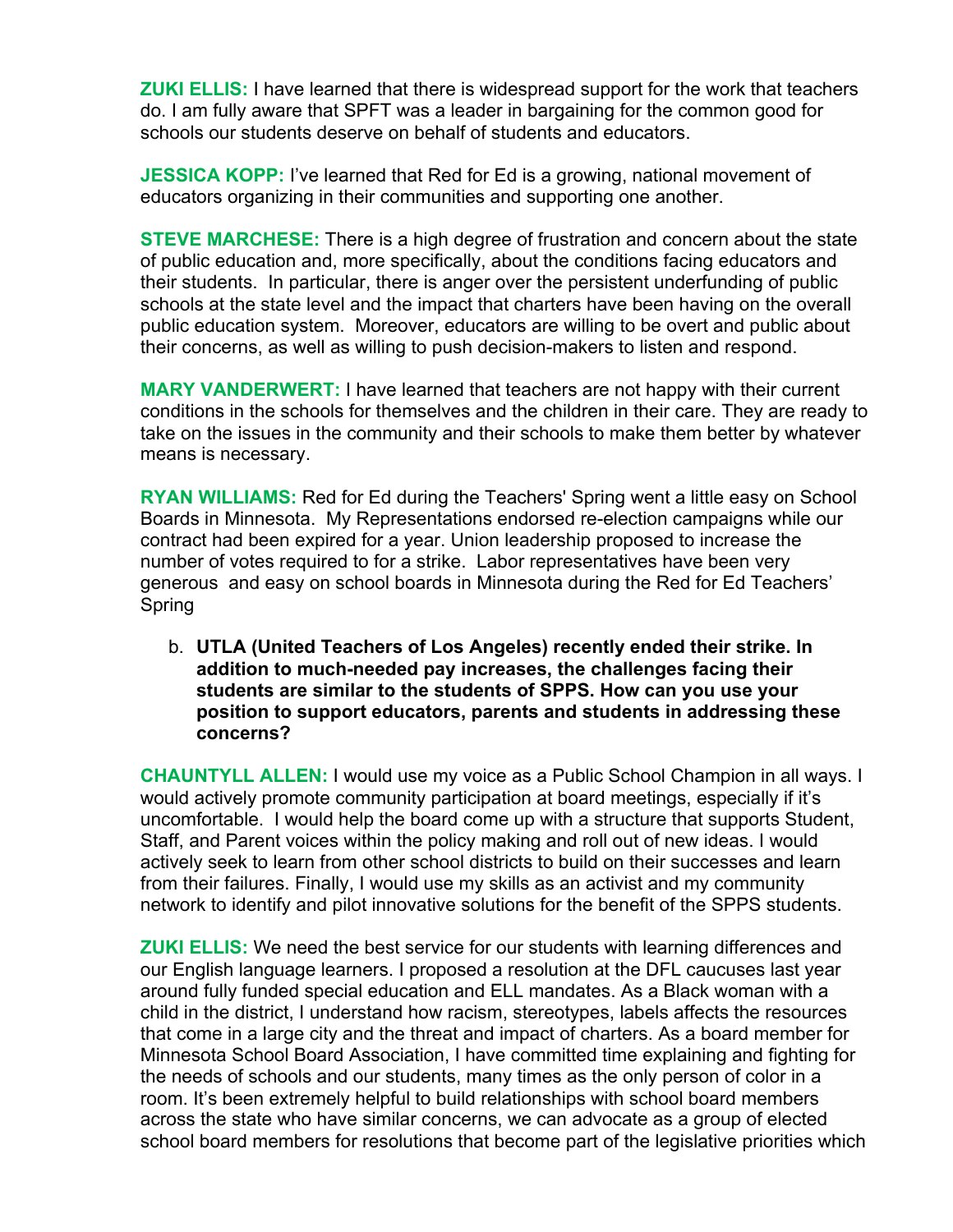we vote on at the Delegate assembly but we can and do that advocacy with our legislators.

**JESSICA KOPP:** I will publicly advocate for full funding of education from the state, engage corporate partners, and support the elimination of special education cross subsidies to increase revenue

**STEVE MARCHESE:** First, I believe it starts with listening and understanding the concerns, being open-minded and willing to engage with educators, parents and students about what is on their minds. As a board member, my job is to integrate this information with what I understand about the school system, ask questions – whether about administration plans or community requests, and thinks in terms of the well-being of our children. I have an opportunity as a board member to ask questions in public, request information, and work with my colleagues to implement policies that can help respond to concerns. Finally, I have responsibility to act and be an advocate for the needs of the district, including its students and staff. This means being active in advocating for needed funding and presenting the case to the larger community for how it can support the work being done by district staff. much as possible in helping their children succeed

**MARY VANDERWERT:** support services, opportunities for professional development, and collaboration are all directly related to funding. The District and SPFE have to work together to mitigate this lack of funding until more money comes available. We worked hard in the last year to pass a referendum, which will help a lot, but the sad truth is the funding is still far behind and it will take a while to get it back to where it needs to be.

**RYAN WILLIAMS:** Beyond timely reasonable contract negotiation School Boards have responsibilities to create acceptable conditions for the students and staff in the district. If the State requires safety provisions such as the provisions required in District Transportation Safety Responsibilities, the school board must establish the required safety policies.

4. Like other districts across the country, SPPS is facing concrete challenges such as: lack of adequate state funding, increasing charter schools, and lack of support staffing (nurses, counsellors, social workers, educational assistants, librarians and others).

# a. **How will you show courageous leadership in providing direction and support for the superintendent in addressing these issues?**

**CHAUNTYLL ALLEN:** This question also relates to the role of a Public School Champion. I would support and challenge the Superintendent by fighting for resources, building partnerships, and advocating for the district with the legislature. I would also support by providing feedback on their ideas and channeling other ideas to them so that they can better learn from others. Increased funding for support staff is a priority for me, because I've seen the value these roles bring. I'd also focus on increasing community participation around legislation that affect our schools. The courage this takes has been a hallmark of my life as an advocate for youth, and I will bring this to my role on the board.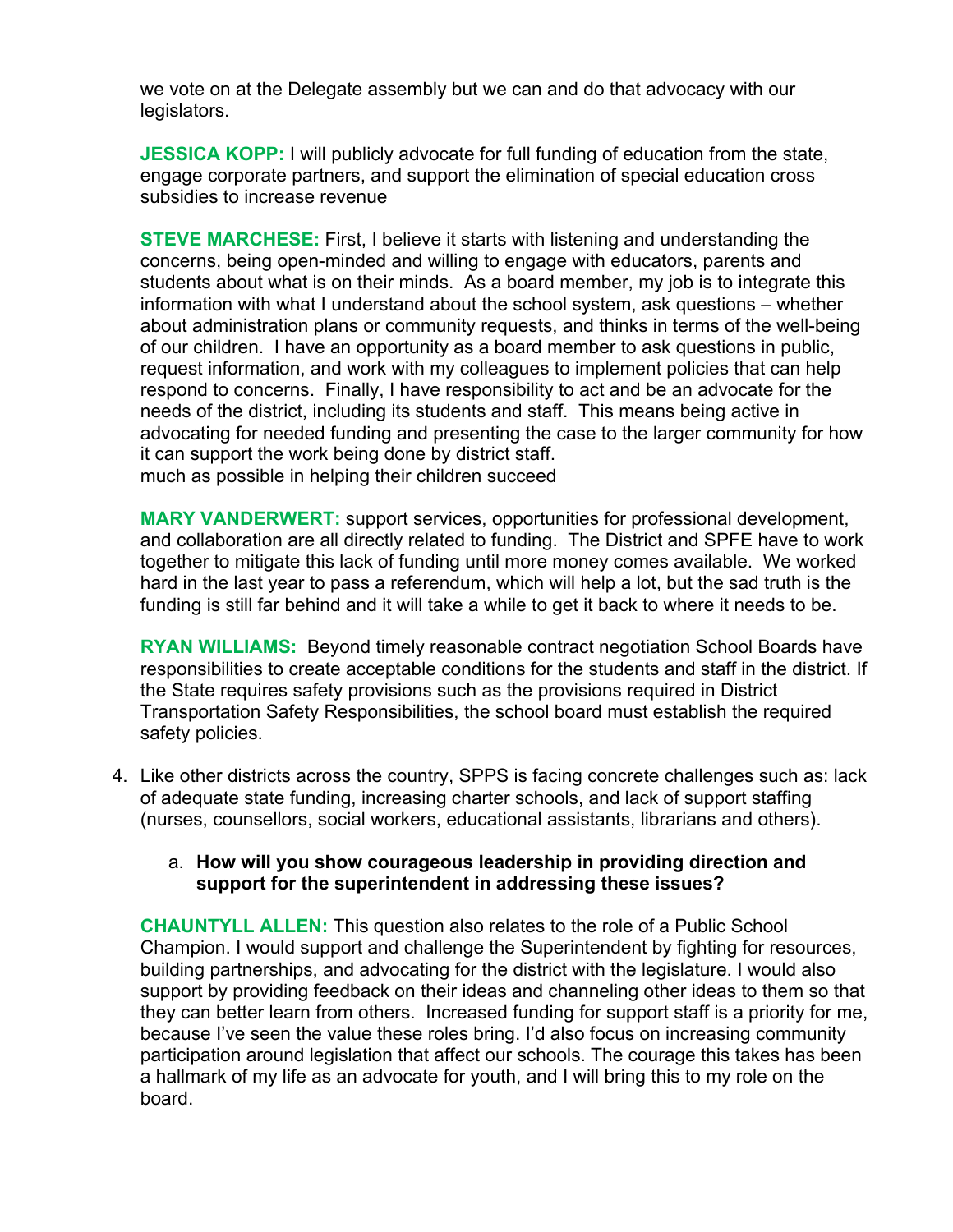**ZUKI ELLIS:** I am proud to be a part of the team that hired Superintendent Gothard; I am not afraid to question him, the direction the district is going and make sure everyone is fighting for the needs of our students.

**JESSICA KOPP:** I will support the exploration of creative community partnerships to meet the immediate need for nurses, counselors, social workers, and education assistants in our schools while advocating for full funding of education from the state.

**STEVE MARCHESE:** As can be seen from my work in board meetings, I have not been shy about expressing my concerns and advocating in public. I am very willing to make the case to legislators and others in the community about why the district needs adequate funding. In presentations I made about the referendum last year, I have been clear in grounding the conversation on the state's obligation to meet the requirements of the state constitution's education clause. Similarly, with charter school growth and the need for support staff, I believe I can be an advocate for why they should be addressed, both in public and behind the scenes with the superintendent.

**MARY VANDERWERT:** I have supported the development of SPPS Achieves, the new strategic plan for the District. I ensured that the planners were clear about the reasons for their decisions and that those were communicated. When this plan is fully implemented, I believe the means by which our schools are measured will be so improved that SPPS will be the best choice for families in our city. In some ways, the competition of charter schools has provided motivation for public schools to learn from the competition and to become more desirable but have taken away valuable funding making it harder and harder for the public schools to compete.

**RYAN WILLIAMS:** Schools Boards need to be accountable and take responsibility for their errors. I will constantly push for review and updates to policies that still require updates for making improvement to our schools. My major focuses are review and required updates to Transportation Safety Policy and Restrictive Procedures Policy

# b. **What specific steps will you take in addressing the harm that charter school expansion (both in existing and new charters) is creating in our district?**

**CHAUNTYLL ALLEN:** I will support an increase in public school enrollment and decrease in charter by providing my expertise around our poverty and race related issues and create safe, welcoming schools that parents and students can trust. Charter schools are developed when legitimate needs aren't met. As a board, we need to identify and prioritize these needs, working with the underserved communities who are turning to charters as a solution. Once these needs are addressed and met, communities will realize that charters are not an appropriate solution.

**ZUKI ELLIS:** I proposed a resolution with the DFL to write, into the platform, fully funding special education and ELL mandates. I worked last gall on the referendum as a member of the steering committee and through various get out the vote events. I called, reached out and met with labor for support and funds and labor answered the call. The referendum wouldn't have gotten passed without labor and hard work from many. Through my leadership position in MSBA, we have proposed increasing the per-pupil formula by 4% both this year and next.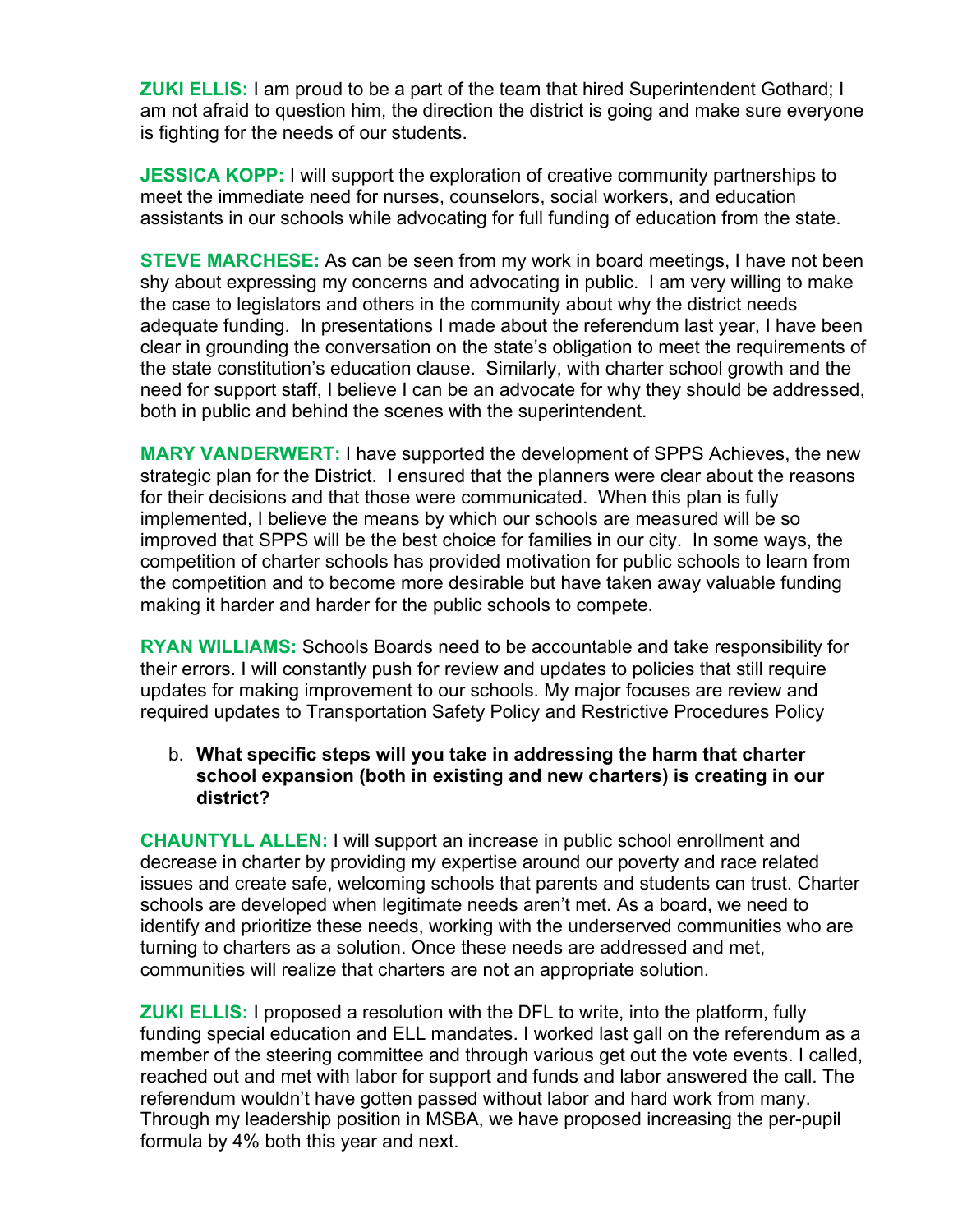**JESSICA KOPP:** I will advocate for and support the elimination of special education cross subsidies and support a well-designed, academically rigorous study to assess the effect of charters on SPPS and use the results of the study to guide future action.

**STEVE MARCHESE:** I start with the premise that the district needs to offer the best possible education to its students and meet their needs/expectations. However, I also have been troubled by the growth of charter schools in our community. Late last year, I contacted members of the St. Paul city council regarding efforts to site new charter schools and modify existing ones and expressed concern about how that impacts the ability of our educational institutions to meet the needs of our students. I am willing to be a part of a larger city-wide conversation that begins to examine where we are at and the impact of future growth. This must involve our elected officials, as well as community members, parents, students, teachers and other staff.

**MARY VANDERWERT:** I will illustrate the benefits of a public education in both the academic part of a child and family's life but also the opportunities that are only available there in terms of economies of scale, number of extracurricular activities, the opportunity to learn with students who are diverse in many ways and for a child to develop the executive functions necessary to be motivated in driving his/her own learning. Given the current political climate, "parent choice" as they say will result in charter school competition. We need to change the leadership that uses this rhetoric and this idea.

**RYAN WILLIAMS:** A major Issue with charter schools is the increased billing to the school districts. Charter Schools bill Public Schools for Special Education Services that school maybe be billed to to Insurance Providers I will push for review and solutions to this situation. Charters allow for non licensed non represented teachers higher quality SPPS Board Leadership can win students back.

Districts have some transportation authority over charter schools. On the board I will clean up transportation policy to keep students and funding in the district.

# c. **What actions will you commit to taking to increasing revenue that is dedicated to school funding?**

**CHAUNTYLL ALLEN:** I will lobby, continuing to build good relationships with the Governor and legislators. I'll promote partnerships with other public entities to share overlapping responsibilities in order to free up resources. When levy increases are needed, I'll communicate the reasons for increased spending and the benefits that will be realized. And I'll lobby against low value programs and testing that drain funds from our schools that could be better spent

**ZUKI ELLIS:** I proposed a resolution with the DFL to write, into the platform, fully funding special education and ELL mandates. I worked last gall on the referendum as a member of the steering committee and through various get out the vote events. I called, reached out and met with labor for support and funds and labor answered the call. The referendum wouldn't have gotten passed without labor and hard work from many. Through my leadership position in MSBA, we have proposed increasing the per-pupil formula by 4% both this year and next.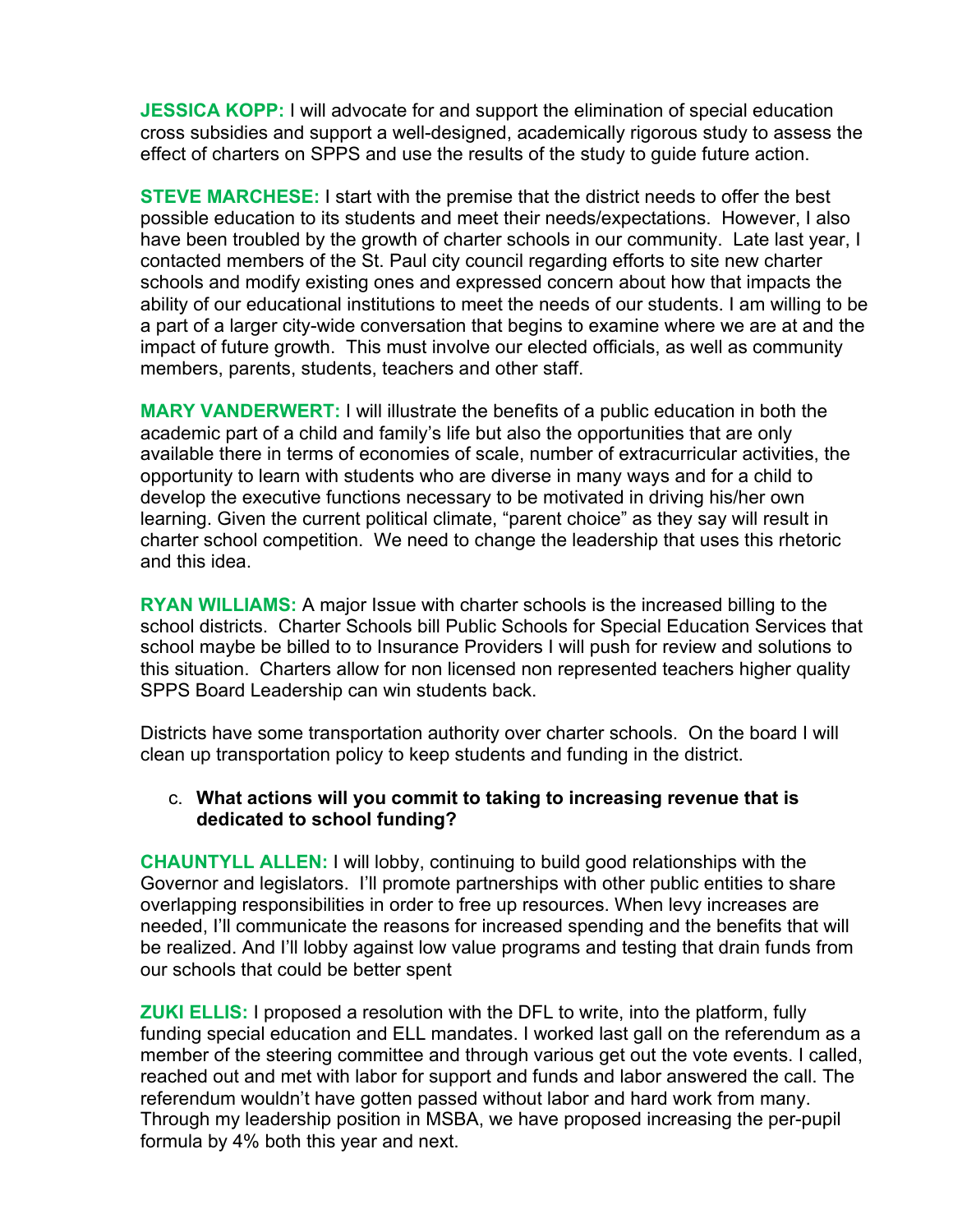**JESSICA KOPP:** I will publicly advocate for full funding of education from the state, engage corporate partners, and support the elimination of special education cross subsidies.

**STEVE MARCHESE:** I am interested in participating actively in lobbying efforts at the State Capitol, making personal pitches to individual elected officials, and working with district leadership, unions and other partners to make the case for why the district needs to be funded adequately. In addition, I would like to highlight the impact of practices such as tuition billing that drain special education dollars from our district due to state law.

**MARY VANDERWERT:** In this next year and the years following, I will be pushing for finding ways for the schools to become organized in a way that maximizes the funding to ensure that there are consistent opportunities and supports in all of the schools. We need to look at the structure and systems of the district where more efficiencies can be realized. I have developed relationships with leadership at the state level and will continue to provide information and advocacy for the funding needed for our schools to be successful.

**RYAN WILLIAMS:** Higher quality leadership with safer working conditions will retain higher quality employees. Higher Quality employees will retrain more students in the district. I will fight for more funding for the schools at the state capital and at the ballot.

- 5. SPPS has a diverse student population, with over 75% of students identifying as People of Color. Parents and educators agree that in order for students to be successful, we must have culturally competent curricula and educators that reflect the diversity of our city. People of Color graduating college often choose professions other than teaching – in part due to the prohibitive costs of higher education. The scarcity of educators of color means that many are often quickly recruited into administrative positions, leaving our classrooms lacking the diversity our students need.
	- a. **Given that Educational Assistants are our most diverse group of employees who work with students, will you support the language in our Educational Assistant's contract which provides support for EAs to become licensed teachers? How would you strengthen this grow-your-own program?**

**CHAUNTYLL ALLEN:** I will continue to be aware and encourage EA's to become licensed educators. Part of what prevents EA's from the transition is the disconnect between students and teachers. This is a powerful mechanism to tear down the barriers to becoming a teacher. It also ensures that people who are becoming teachers understand the role and what it takes to be successful. Also, some talented EAs may not have the confidence to step forward, so an active recruitment program is important.

**ZUKI ELLIS:** Our EAs have the experience in our schools to know how to best support our kids and as a Black woman, I'd like to see our teachers better reflect the student population they teach. I support helping them become licensed teachers in our schools.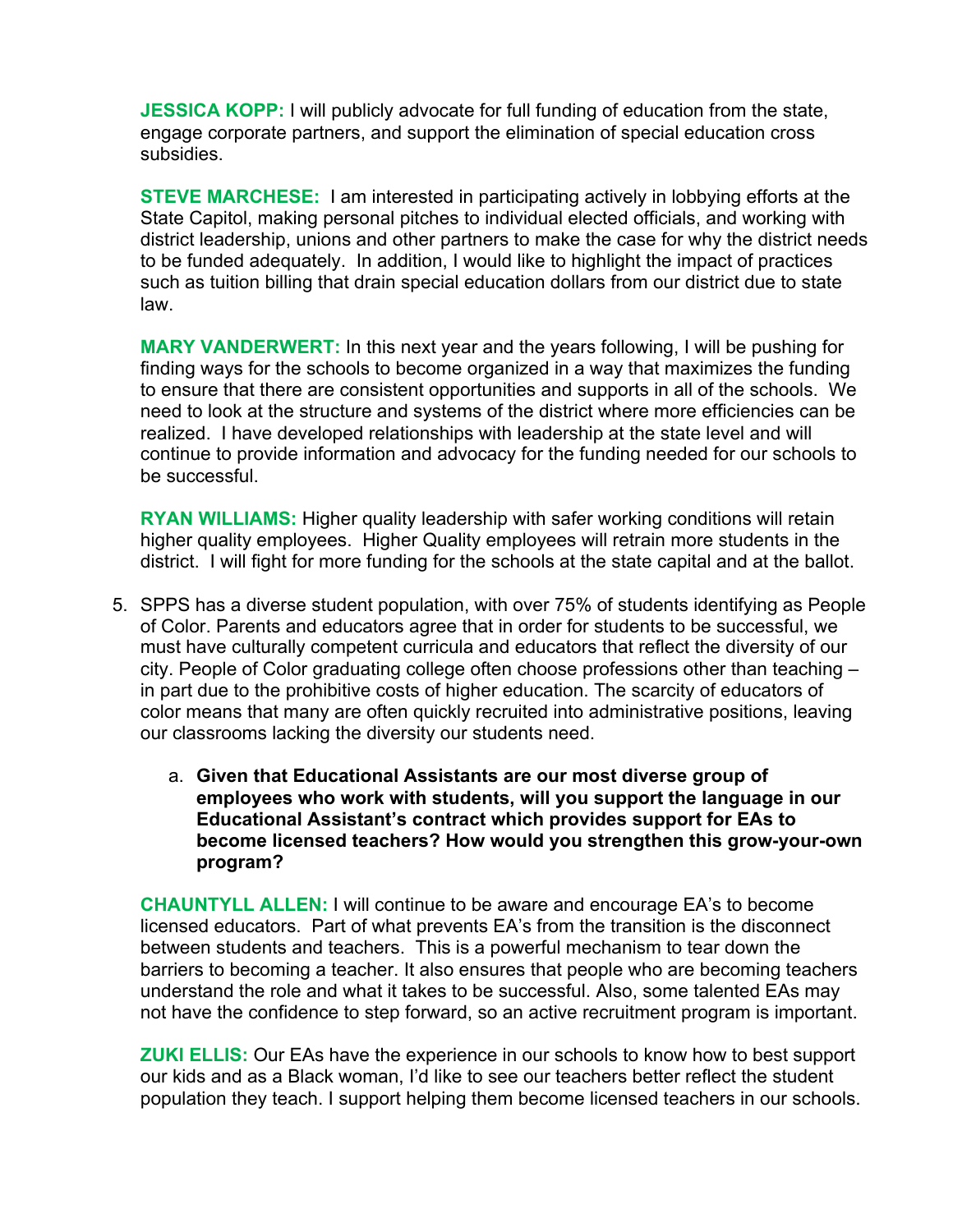**JESSICA KOPP:** Yes, absolutely. I would continue and expand partner programs with local universities and colleges to develop program modules and schedules to meet the needs of SPPS employees who wish to pursue licensure and ensure that the program is accessible and affordable.

**STEVE MARCHESE:** Yes. I would encourage the district to consider additional ways to provide EAs opportunities to earn credit and gain practical experience. Is there potential for other lower cost educational providers to make it easier for EAs to afford tuition or receive some type of tuition remission in exchange for a promise to teach in SPPS after completion? Also, how can we use scheduling flexibility to enable EAs to have the time to attend classes during the school day?

**MARY VANDERWERT:** The SUTR program has had some success in developing teachers of color who are well trained and familiar with the students and culture of our schools. This program needs to be expanded and available to the EAs in the district. Collaboration with other institutions of higher education could also be pursued for other models that would work to make it possible for folks with less means to access. Our high schools also need to provide some encouragement to their graduates to pursue a career in teaching. By providing modeling that is positive about the profession and direct encouragement to students who might be interested, more of our graduates will return to teach in SPPS.

**RYAN WILLIAMS:** I am an Educational Assistant on the path to become a teacher. This is an important issue to me. I will fight for policies and contract provisions that create more flexibility for EAs to take leave for their teacher licensure programs. Additionally the school board can work better with the Metro State Urban Education Programs.

# b. **How would you strengthen retention efforts for new teachers of color so they feel supported and successful?**

**CHAUNTYLL ALLEN:** I would also create a support system for new teachers of color so they can have success within the program. It is a pretty intense program and can become overwhelming in the first year of co-taught programming. Providing a teacher mentor group along with a para support group provides the emotional and empowerment support needed to push through in the crunch. Then I would also recognize the insights that new people in a system can bring. The schools can learn a lot from new teachers' observations and past experiences, and it will be very validating for those teachers to have their perspectives valued.

**ZUKI ELLIS:** I support the efforts of Education Minnesota to recruit more American Indian and teachers of color into our schools. I was proud to support 2018 Increase Teachers of Color Act. I appreciated the emphasis on teacher mentorship. Support in a very difficult career is necessary and valuable. I look forward to working with SPFE to encourage allyship in schools and to create ways to mentor teachers of color and American Indian teachers.

**JESSICA KOPP:** Understanding the challenges all new teachers experience I would seek to improve overall retention efforts through increased mentorship, coaching, and professional development that includes self-care strategies. I would seek the input of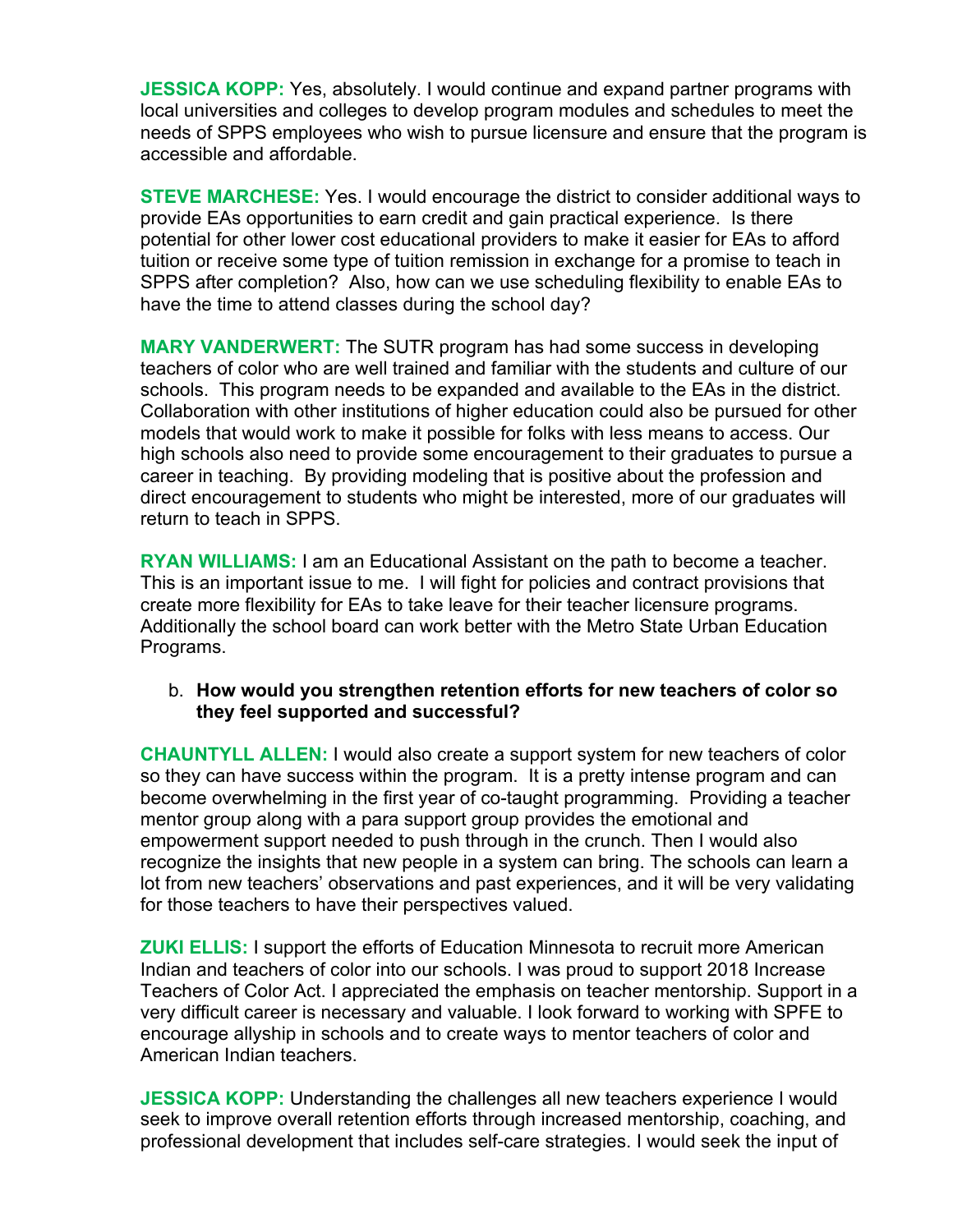current teachers of color in SPPS to learn what approaches the district should consider to meet the needs of teachers of color and commit to fully funding and implementing their suggestions.

**STEVE MARCHESE:** Some of the main reasons the district loses teachers of color are lack of support for their development as teachers in a system predicated on white cultural norms, lack of mentorship in helping them navigate the challenges of teaching in the system and isolation within buildings due to being one of a few or the only teacher of color. Cultivating and supporting cohorts of new teachers of color could be a way to help address this. In addition, providing focused professional development for new teachers that helps them address the practical aspects of their work could be useful. Finally, working closely with building leadership where they are located to help foster mentor relationships could aid in retention. Finally, linking new teachers of color to affinity groups of more experienced teachers of color could ease isolation and provide mentoring.

**MARY VANDERWERT:** There has been some success in other districts to form affiliate groups where teachers of color can provide support to each other. Funding is provided for some of these to be forming in SPPS. Our systems of support for new teachers need to be respectful and supportive for all so they can feel competent and included in their school's culture. Peer mentors has been promising and the plan to onboard new teachers helps to ensure teachers can stay on board. Leadership in each site is critical to the development of a culture of mutual support and continuous improvement. SPPS needs to support leaders to that end as well.

**RYAN WILLIAMS:** Teachers are not as diverse as our student populations. District leadership must work to retain and attract a more diverse group of teachers. Metro State Urban Education Program would be a great place for SPPS to better partner with.

c. **Data shows that our city and our schools are becoming more segregated. Segregation and poverty are harmful to all of us, especially our students and their families. How will you use the district's funds to address segregation to reverse this trend?**

**CHAUNTYLL ALLEN:** This is one of those questions I feel like I can't—and shouldn't answer fully now. The right approach is to reach out to the community and find out why this is the choice of parents. My initial belief is that it's happening because of lack of cultural representation within the buildings, and that implementing culturally relevant curriculum and a targeted effort to represent the students being taught would help.

**ZUKI ELLIS:** The most successful integrated schools are successful, in part due to advocacy of the parents who love the experience their kids have. We need to support our parents who fight for diverse school. I understand that our students diversity and experiences are assets to them and our student community. We all learn from one another. There was a Integration Task force that was an agreement with the 2016 contract to create a study the impact on the district, students and families. The report that group presented addressed ways the district could be intentional about desegregating our schools and opportunities we have to look at the way our areas have been created.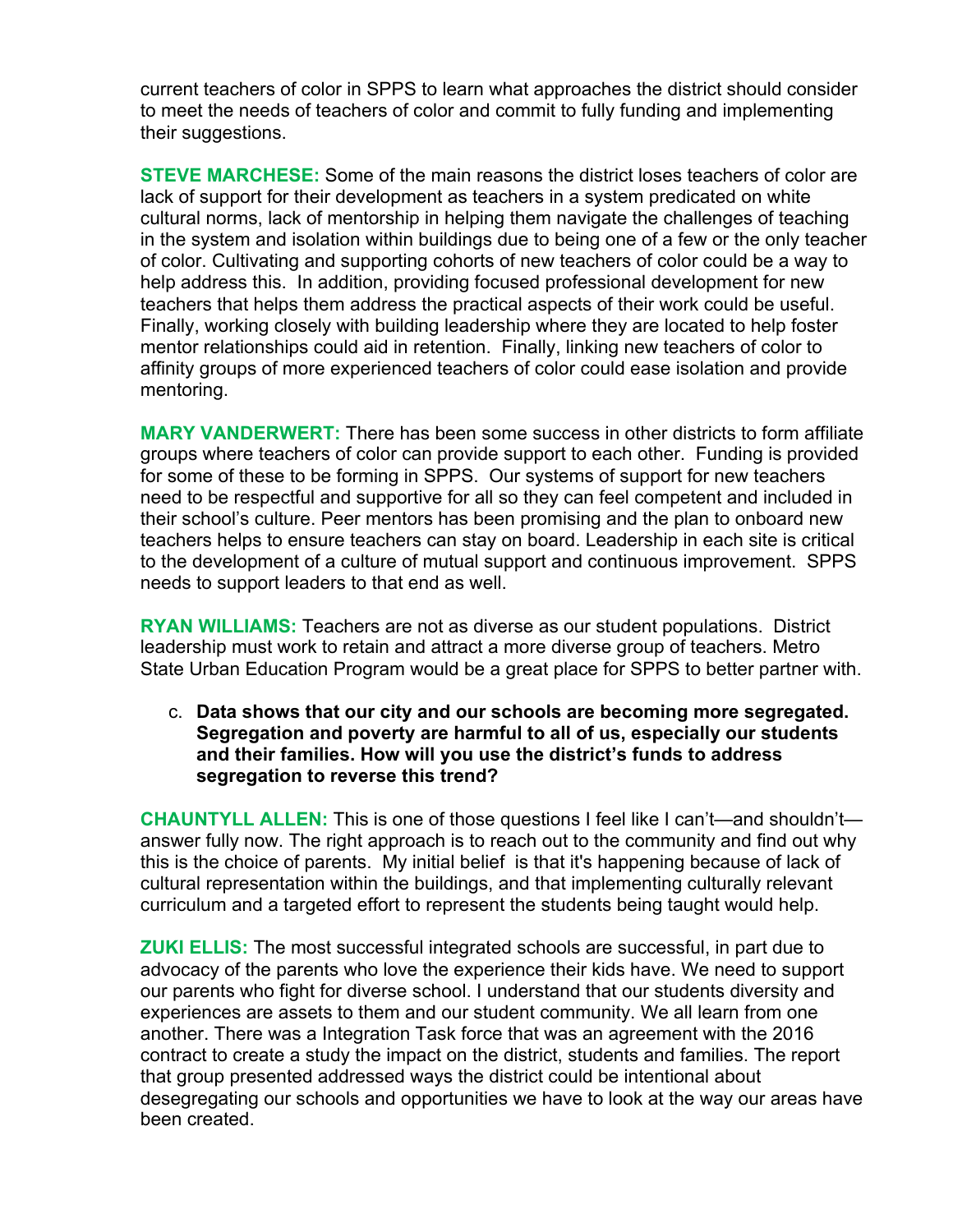**JESSICA KOPP:** I am open learning the best ways to use district funds to address segregation.

**STEVE MARCHESE:** While the district has an achievement and integration plan that should be designed to address segregation, I think more needs to be done. As the district allocates funds through its strategic plan, it should be looking at how to equalize between schools to ensure baseline programs are available across schools. In addition, the district could consider how to support magnet programs in ways that make them even more appealing for parents throughout the district. Finally, over time, there needs to be an examination of the district's attendance zones to evaluate the range of educational options in each area and the impact they have in isolating parts of our city from opportunities.

**MARY VANDERWERT:** This is a very complex and a whole community issue that includes housing policies and access, human services, health services, systemic racism, etc. I would encourage more of our schools to become more like community schools where more support services for families are available. The effort to implement a system for early childhood education that includes all children and families so families come to the schools with a diverse network of support. Education is one of our best ways to begin to solve the issue of poverty which could reduce segregation.

**RYAN WILLIAMS:** Charter Schools seem to be a tool of segregation. SPPS can fight segregation by making more opportunities for team building with students. More options for team sports can bring students together. I little funding for students to play team building video games is a desagratiotion opportunity students will love.

- 6. Saint Paul is home to diverse communities, including many newcomers to the United States. SPPS plays a large role in helping newcomers feel welcome in their new city, while still valuing and retaining strong cultural ties.
	- a. **How will you use your position on the Board of Education to prioritize support for English Learners, especially for newcomers and their families? What steps will you take to increase family engagement? What policy recommendations do you have for English Learners at the district level?**

**CHAUNTYLL ALLEN:** I plan to implement trauma free schools so students can feel safe and learn successfully. I would implement adequate training around trauma and how it shows up in the body. I believe that restorative circles will help build understanding about what students need. I would build family engagement by implementing processes that support their transition to new surroundings and cultural norms. I would recommend policies that provide English Learners with access to school and community resources that help them to adapt to their new environment. About seven years ago, I was placed in a position to support youth in a dual diagnosis program. It was an amazing opportunity to see these youth persevere through their trauma and help them do so. It gave me an even greater background in trauma informed care. I'll use this experience and a plethora of others to help youth be successful in SPPS.

**ZUKI ELLIS:** My first job is to be open, listen to newcomers and their families. It would be helpful to know what the needs are. Every family is different. School districts are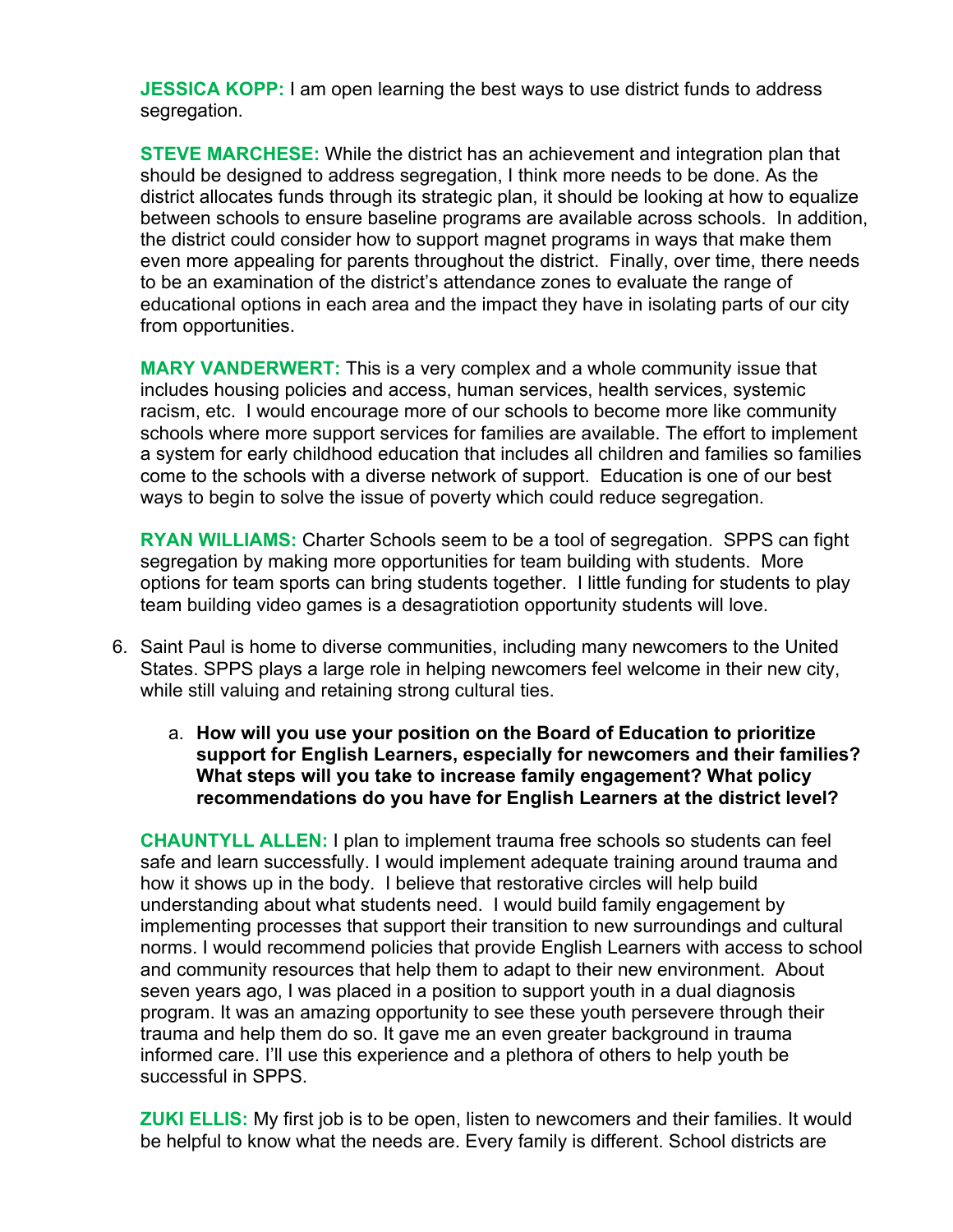complicated places to navigate. Do our families understand how we can support them as newcomers? How are we communicating that to them. The opportunities we have when it comes to schools, access, transportation and support. I believe we have taken steps at the placement center to get better about how and what schools our families are directed to. I am proud that we declared sanctuary school status during my tenure on the school board.

I believe our PACs do provide support and welcoming spaces for families to work together and make room to have honest conversations with board members and staff. I am always trying to figure out ways to better engage our families. As an individual and as a board.

**JESSICA KOPP:** I will advocate for intentional outreach to the families of English Learners including home visits or events organized in communities and building strong partnerships with existing community groups to provide ongoing support. I will support policies that provide opportunities for tiered support for K-12 English Learners as their needs evolve throughout their SPPS career. I will also support policies and practices that make English Learners and their families aware of advanced courses and other opportunities available to students and provide tangible support to access them.

**STEVE MARCHESE:** We need to continue to support our ELL learners with the resources we have allocated for instruction consistent with our recent SPFE contract. In addition, we need to advocate for fully funding ELL services at the state level to eliminate the ELL cross-subsidy. The district should continue to provide a range of ELL services from co-taught programs that are embedded in comprehensive high schools and elementary schools to stand alone programs, such as LEAP High School and language academies. The district is focusing on family engagement as part of SPPS Achieves and I look forward to seeing how this will coincide with efforts to engage immigrant families. The teacher home visit program is one helpful model. Finally, we should be consistently re-examining how our services are adapting to meet the needs of ELL learners. I look forward to seeing the district's efforts in SPPS Achieves as the district works to improve student outcomes and reduce disparities for ELL learners.

**MARY VANDERWERT:** The last budget provided funding for more ELL teachers and the current structure includes language academies and immersion schools. With adequate funding for professional learning communities and planning time, more coteaching can happen so that content is not lost in the learning of a new language.

This is an area where our philosophy in the schools needs to change. While we offer parents opportunities to volunteer in their children's schools and serve on the parent advisory councils, we don't really attend to the needs of the families in ways that I think we could. I believe that all K-third grade families should have at least one home visit per year with their teacher and that we have more designated staff in each school to be available to help families when they have needs. Providing activities for families to develop support networks and education sessions on child development can make a tremendous difference in the academic outcomes for our students. There needs to be more opportunities for Parent Academies, parent education on child development for late elementary and middle school parents and parent education in high schools for our future parents.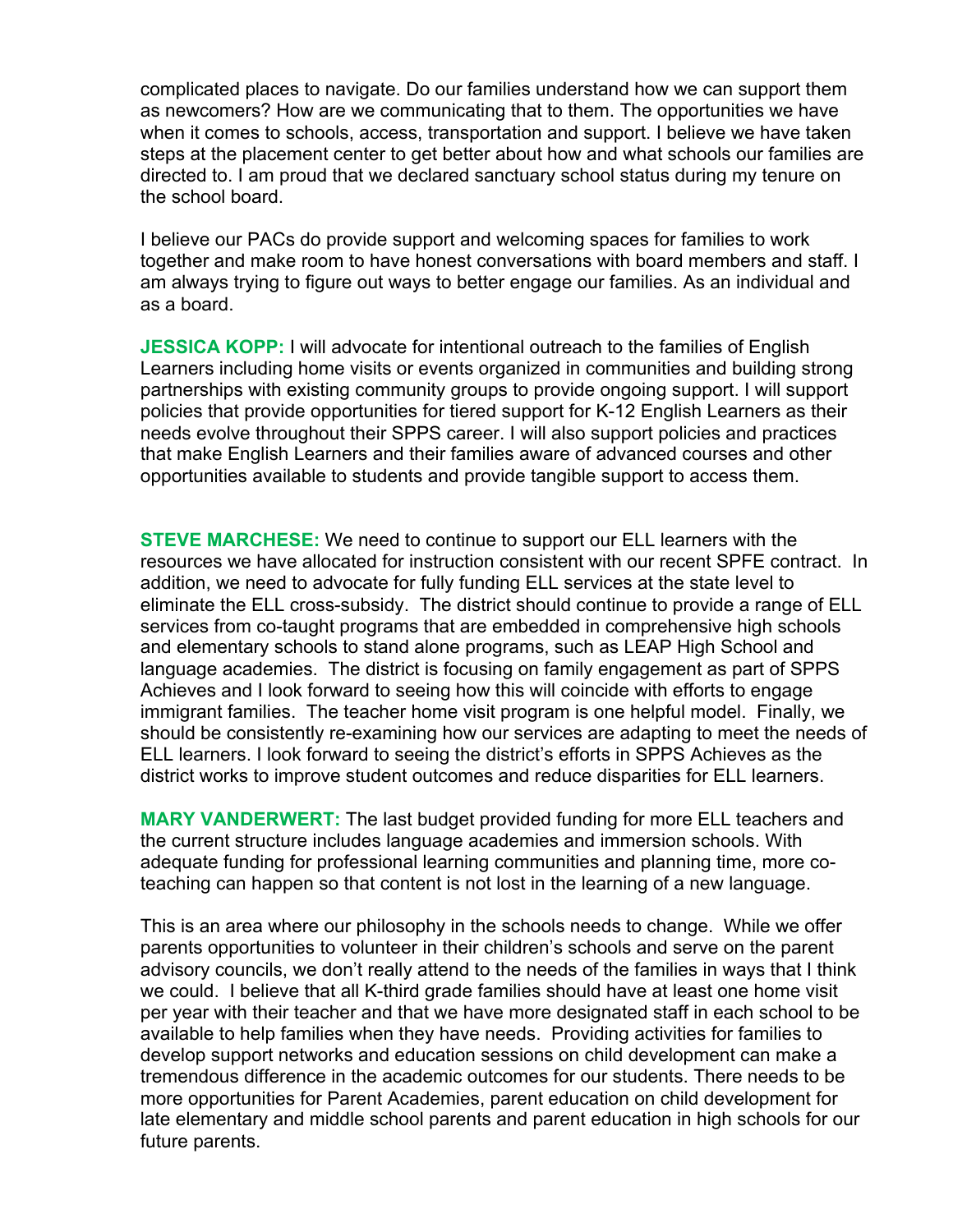**RYAN WILLIAMS:** Volunteering with ELL students has been my most rewarding opportunity. I will push for policies encouraging volunteers and interns to give more focus with ELL students. SPPS can work more with community radio broadcasters to better communicate with families in their native language. I've worked with multilingual broadcasters from KFAI for more than a decade, it is a great communication opportunity for districts and families.

# b. **How will you work to protect immigrant students and their families in the face of a hostile federal government?**

**CHAUNTYLL ALLEN;** Schools must be safe for kids and families, period. District policies to prohibit ICE activities need to be added, strengthened, or enforced. School board members must put time and energy into city, state, and federal advocacy, and find other external allies to speak up to help change the hostility coming from the federal government. At the same time, the individual students and families need to receive emotional and practical support, since fear of anti-immigrant policies by the federal government keeps many from having their basic needs met, including fundamentals for learning of food, housing, and health care.

**ZUKI ELLIS:** I support our sanctuary status for our schools. I would support any effort to protect our students.

**JESSICA KOPP:** I will be a public, vocal, unapologetic advocate for immigrant students and their families who live our communities.

**STEVE MARCHESE:** The SPPS board passed a resolution in early 2017 designating our schools as safe spaces for immigrant students. Beyond providing safe environments, I would work with advocates seeking to address legal issues facing immigrants, such as granting asylum, to ensure that they have the resources to effectively represent immigrant families. I would also be willing to work in coalition with other municipal, county and state elected officials to strengthen systems that provide human service, economic and housing support to immigrants. Finally, I would work to encourage the district to move quickly to adopt curricular changes that enable students to learn about the cultural and historical backgrounds of our immigrant communities.

**MARY VANDERWERT:** We will prevent identification of families without papers. We will work to include families as welcome members of our schools so they know that we will have their backs and we will provide civics education and opportunities for our students to be engaged in our community so they know what government is meant to do for its citizens and will vote with that in mind. Our students need to be change agents in our country and we must prepare them for that.

**RYAN WILLIAMS:** I will support new policies that protect employees exercising the need for student privacie. There should be no discipline for any SPPS employees that believe in good faith they are protecting student privacy from any agencies.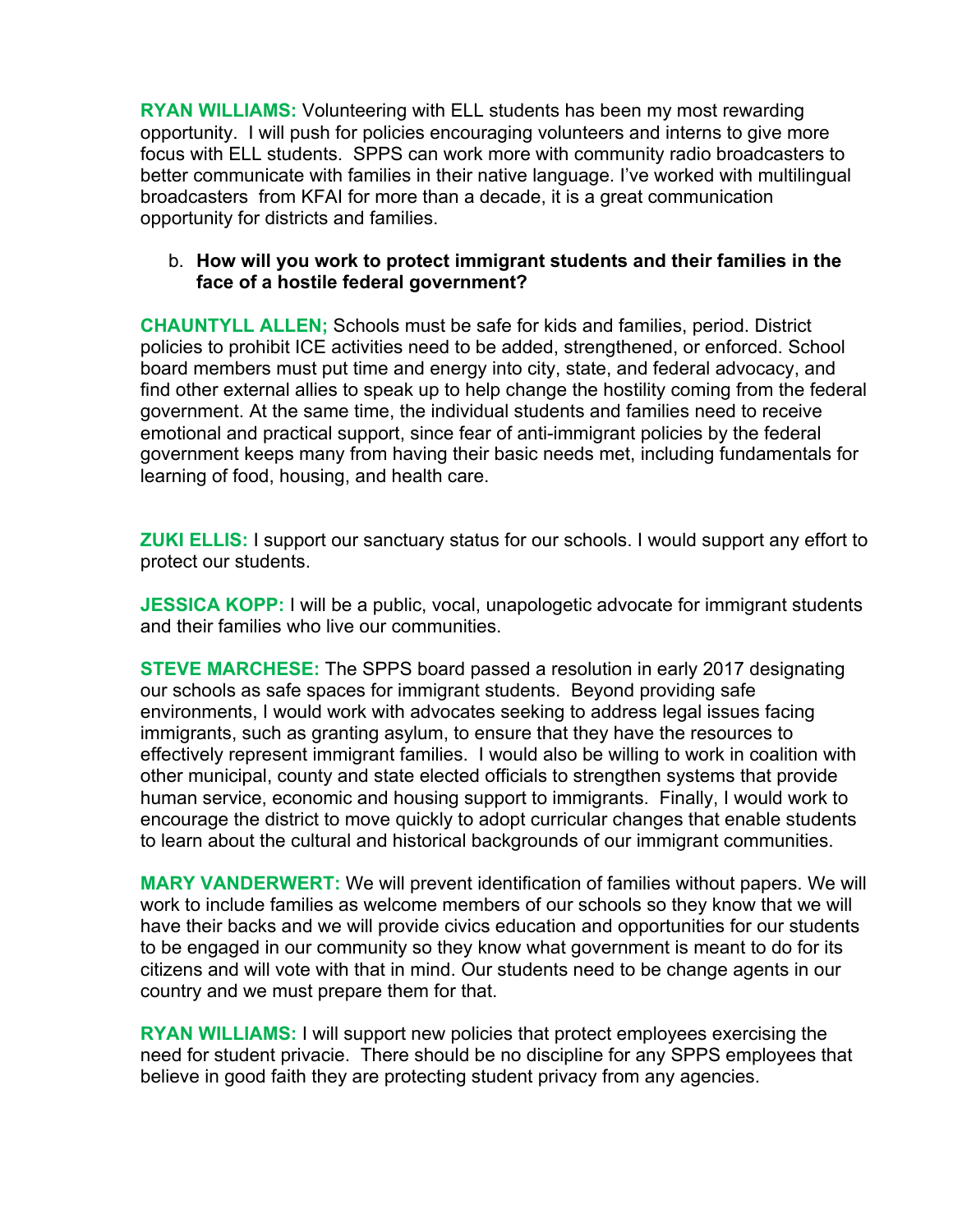7. The current federal Secretary of Education, is well-known for her support of "disrupting" public education through "school choice" in the form of online learning, charter schools, and vouchers.

# a. **What is your understanding of how education reform policies impact public education?**

**CHAUNTYLL ALLEN:** Standardized testing and controlled curriculum is not conducive to all learners. The curriculum is not engaging and the tests cause/sometimes require lessons that are centered on merely finding the correct answer opposed to critically analyzing thoughts and understandings to find truth. This is very dangerous for today's society.

Earlier in our country's history, massive lucrative businesses, such as railroads and the automotive industry, were developed. Education focused on delivering a labor force to feed these businesses, emphasizing compliant "doing" rather than thinking. Today's economy needs minds that can think, create, and be outside of the box. We're not just looking for new ways of doing old things, we're looking for new things and new ways to do them. Schools need to prepare people to be workers and thinkers, and to ensure their skills will give them a living wage.

**ZUKI ELLIS:** Education reform undermines the foundational principle of public good by allowing people to further isolate themselves from people who aren't like them.

**JESSICA KOPP:** Education reform policies allow the establishment of schools outside the public school system and can include the implementation of voucher programs for private schools. If families make use of these options, public dollars flow into these programs and out of public schools.

**STEVE MARCHESE:** Education reform policies have sought to use "market-based" solutions to a problem that demands a sustained commitment to providing quality education to all of our students, regardless of who they are or where they live. As such, they have drained money from existing schools under the guise of competition without demonstrating that these changes actually improve outcomes for our children. In addition, they have shifted the responsibility for ensuring quality to parents and caregivers under the rubric of choice, instead of holding state policy makers accountable for their funding and policy decisions.

**MARY VANDERWERT:** It is distracting us from our fundamental duty to educate our children. It divides us and segregates us. Vouchers and "parent choice" always leave out the most needy and make for haves and have nots in our world. The reform policies take money that should be invested in public education and creates the need for more administration that could be spent on children.

**RYAN WILLIAMS:** These reformers are taking funding away from public education with transparency and oversight and transferring the funding to a less public leadership system.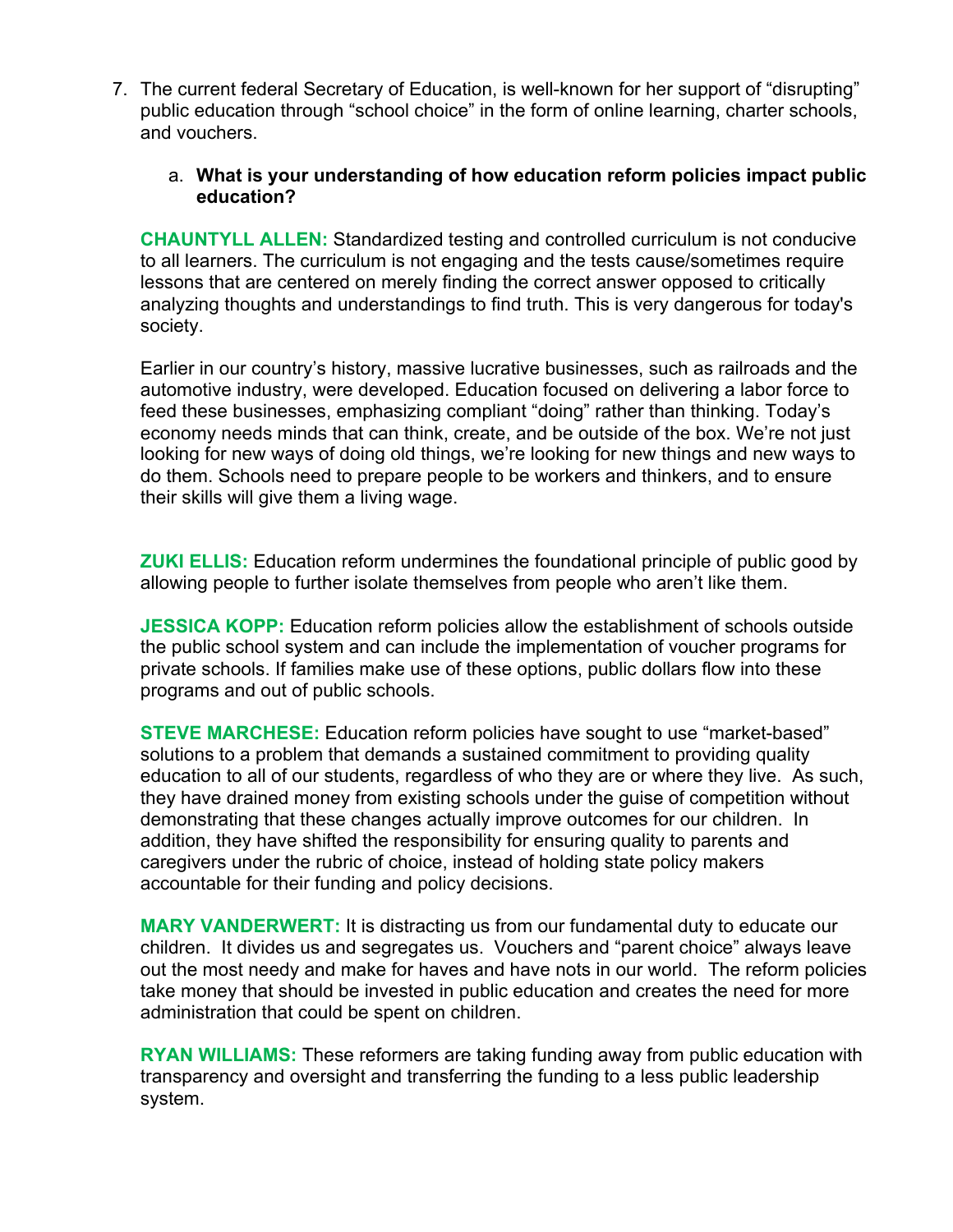#### b. **What is your understanding of how charter schools differ from local public schools?**

**CHAUNTYLL ALLEN:** Charter Schools have their own separate board and are funded by public funds and corporations. This gives them the option to design curriculum and school structure how they want. Depending on your point of view, there are advantages and disadvantages.

- Pros: Choice for families, opportunity to innovate, and serving the needs of narrowly defined niche student groups.
- Cons: Fiscal inefficiency from funding alternatives to traditional public schools, lack of equal opportunity, increased segregation, and less accountability and transparency.

In my view, a successful public school district should be able to accomplish the "pros" and reduce the need for charter schools so that the negative consequences are avoided and all students benefit.

**ZUKI ELLIS:** Charter schools ar exposed to less public scrutiny than public schools. Although they have boards that supervise the schools, these boards are not voted on by the public. Charter schools often receive funds from organizations that have agendas other than those that are the best for the kids, and influence the schools. Charters admit based on a lottery, many rely on word of mouth and are not intentionally recruiting from from diverse communities and can be more segregated than public schools.

**JESSICA KOOP:** Charter schools are independent schools funded by public dollars and may operate under the authority of the state, district, or other sponsor. Charter schools are often exempt from the regulations public schools must follow so long as they are meeting the terms of their charter (contract).

**STEVE MARCHESE:** I am an elected official accountable to the entire community. Voters elect me to represent the community when I make decisions that impact the school district. Charter schools, while receiving public funds, operate as private nonprofits. There is little standardization about how the governing boards of these entities work. The process for selection of board members is not a public process. The teachers employed by charter schools do not have to be represented by a collective bargaining unit. While enrollment must be open to all students, there can be a lottery used to choose students if the school is oversubscribed. (Local public schools must accept all students somewhere in their district.). Finally, charter schools can bill back 90% of the cost of special education services for a student to their resident district, even though the district receives no state funding for that student.

**MARY VANDERWERT:** Charter schools have different rules. They don't have to enroll or keep everyone who comes through their doors. They have much less monitoring. They focus more on test scores and less on the things that make for a well rounded education. They take a lot of money for special education services when they will serve children with disabilities and are able to disenroll when children pose too much challenge. Their teachers are poorly paid while their leadership is not poorly paid. The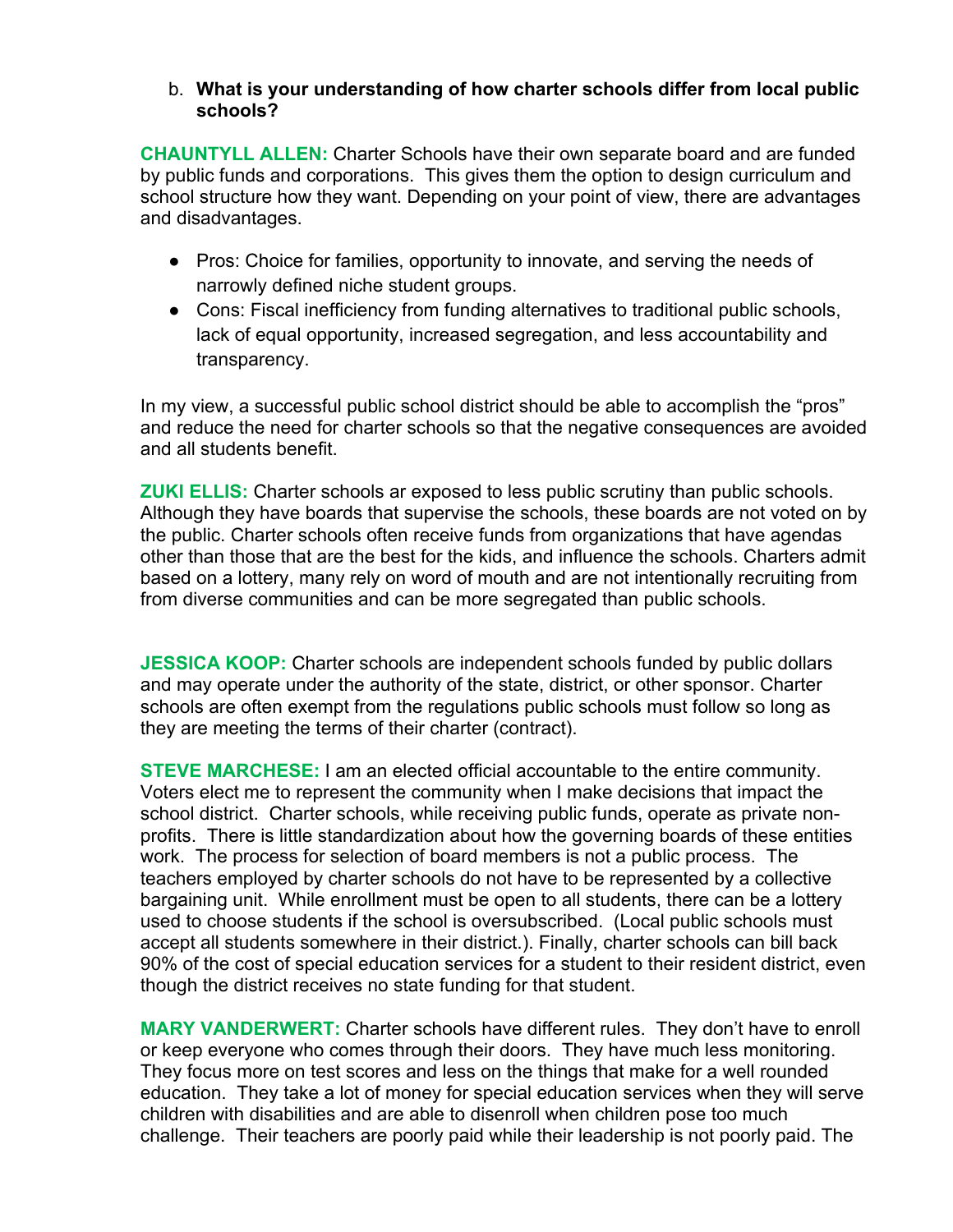only positive I see is that they may have the advantage of smaller class sizes and sometimes they have a specific focus that is good for some students.

**RYAN WILLIAMS:** Charter Schools allow teachers to work without licenses and their boards of directors are not voted on by the citizens of the district. Charter Schools are over billing districts with little oversight.

c. **Will you support a moratorium on new charter schools and charter school expansions so that a comprehensive study can be done on the impact of charters schools in our communities (including segregation, tax base, land use, and neighborhood impact)? Who would you partner with for this study? Who would you include as stakeholders?**

**CHAUNTYLL ALLEN:** It's really important that we take a step back and assess the charter schools that have opened, ideally before adding new ones. To me, conducting a comprehensive study is a responsible step to take. I'd want to partner with an organization with expertise but without bias toward or against charter schools, perhaps an academic group specializing in this area. It may be possible to partner with other districts in Minnesota or nationally with similar needs to share resources and learnings. And of course, I would involve the key stakeholders of taxpayers, parents, teachers, and students, along with members of St. Paul's diverse communities

**ZUKI ELLIS:** I honestly don't know what steps that would entail and I cannot speak to it more than that. I would have to educate myself more on what that would mean, and how that could be done.

**JESSICA KOPP:** I would support a well-defined, academically-rigorous study of the impact of charters in St. Paul.

**STEVE MARCHESE:** Yes. I would partner with local elected officials, community groups and members, parents, teachers, labor, non-profit service providers and other community institutions to examine the impact of charter schools. I would also want to hear from a broad range of families and students to discuss the impact charter schools have had on their education. This must include representation from communities most directly impacted, in particular, families of color.

**MARY VANDERWERT:** I think this is a decision that must be made by the community. We need to focus on making sure our public schools are better than any of the charter schools and provide some of the options charter schools offer so no more are formed. I would like to see a moratorium and would support that if the community decided that was needed

**RYAN WILLIAMS:** I would support the moratorium. I would partner with DHS and MDE to make sure that charter schools are not billing the district when they should be billing MHCP

8. **SPPS** and the City of Saint Paul presently do business with institutions that engage in practices that destabilize our community through predatory lending practices, investing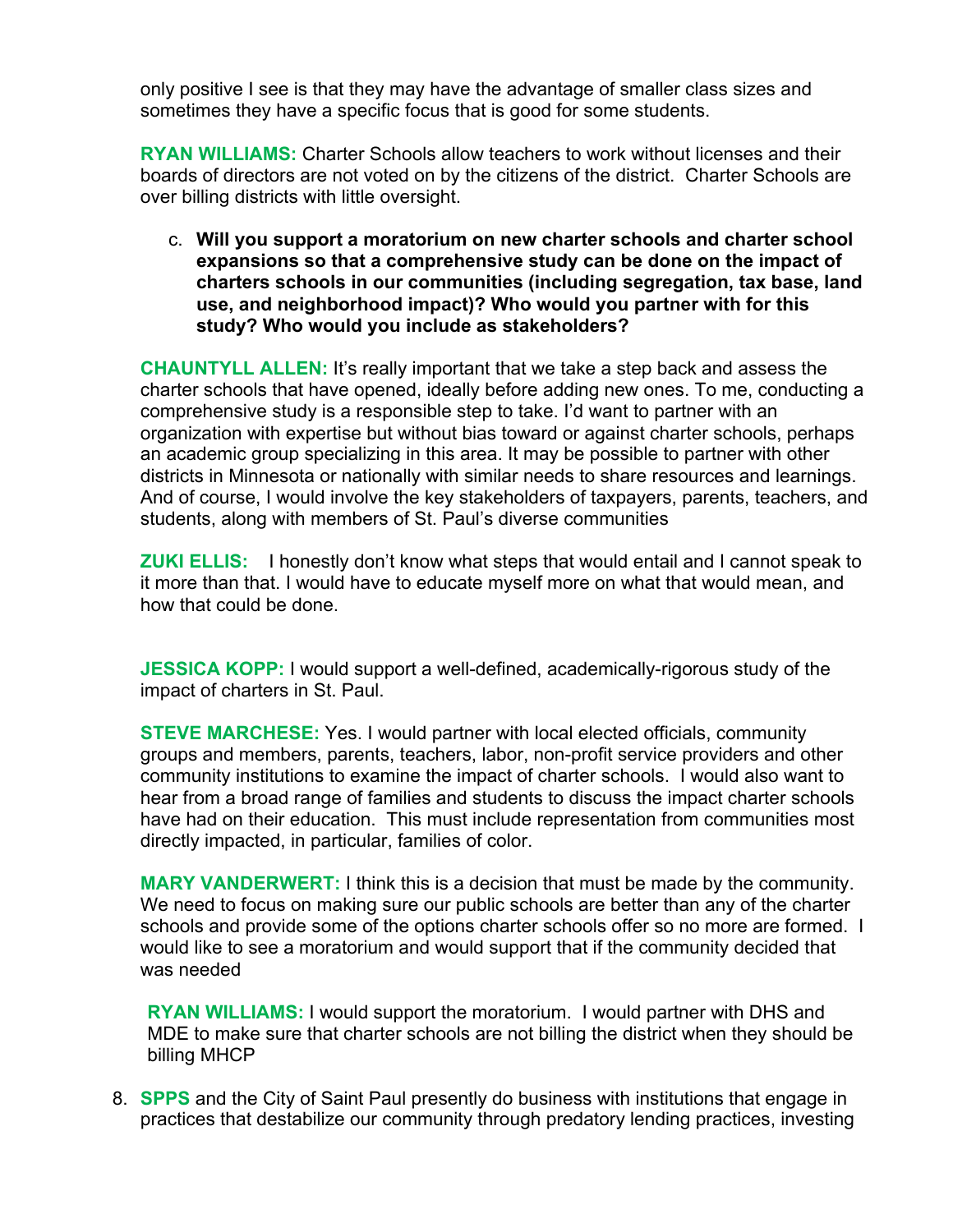in private prisons, and corporate tax avoidance. These practices have led to economic injustice and racial discrimination in our city.

# a. **How will you use your role to make sure that the largest corporations in Saint Paul pay their fair share?**

**CHAUNTYLL ALLEN:** If you're asking if I'll be ready to take it to the streets, the answer is yes. As a union member, I brought this issue to the union regarding the business that the public schools participates in. It absolutely disgusts me that teachers pensions are directly tied to the investments of privatized prisons.

If you're asking me if I will sit down with these corporations to get them to see that it's in their interest to invest in the youth of this community, the answer is also yes. I prefer to build bridges, but will push hard where needed.

Moreover, I will push for legislation to ensure that state tax policy doesn't favor these corporations over the needs of citizens. As a board member I'll work fully with the governor and legislator to ensure equity.

**ZUKI ELLIS:** I will support efforts to return our state to progressive taxation. I'd also like to see our city examine how it decides to give tax breaks to businesses and only do so in cases that help local businesses that help our more vulnerable communities.

**JESSICA KOPP:** I would use my role to engage in ongoing conversations with St. Paul corporations to identify our shared priorities regarding education in St. Paul and develop a menu of options that increase their community and financial investment in SPPS including PILOT (payment in lieu of taxes).

**STEVE MARCHESE:** I would be willing to work with district leadership, as well as city elected leadership, to approach corporations about how they contribute to our community. I believe in starting with a strategy of engaging corporations to be good citizens and enabling them to find ways to invest in concrete ways in the work of the district and the city. Our local corporations provide employment for a wide base of city residents and, as such, our goal should be to find a balance between recognizing what they bring to our city and pushing them to reinvest in the place in which they operate.

**MARY VANDERWERT:** How will you use your role to make sure that the largest corporations in Saint Paul pay their fair share?

SPPS receives a lot of support from large corporations in in-kind contributions and grants. Our relationship with them needs to be strong and collaborative and I will work toward that end. In the meantime, we need to advocate at the state legislature to change the tax laws so that schools are funded adequately.

**RYAN WILLIAMS:** Minnesota companies are successful because of our great citizens. I will prioritize relationship with companies that contribute to the well being of our students. I will help support the required taxing if those companies.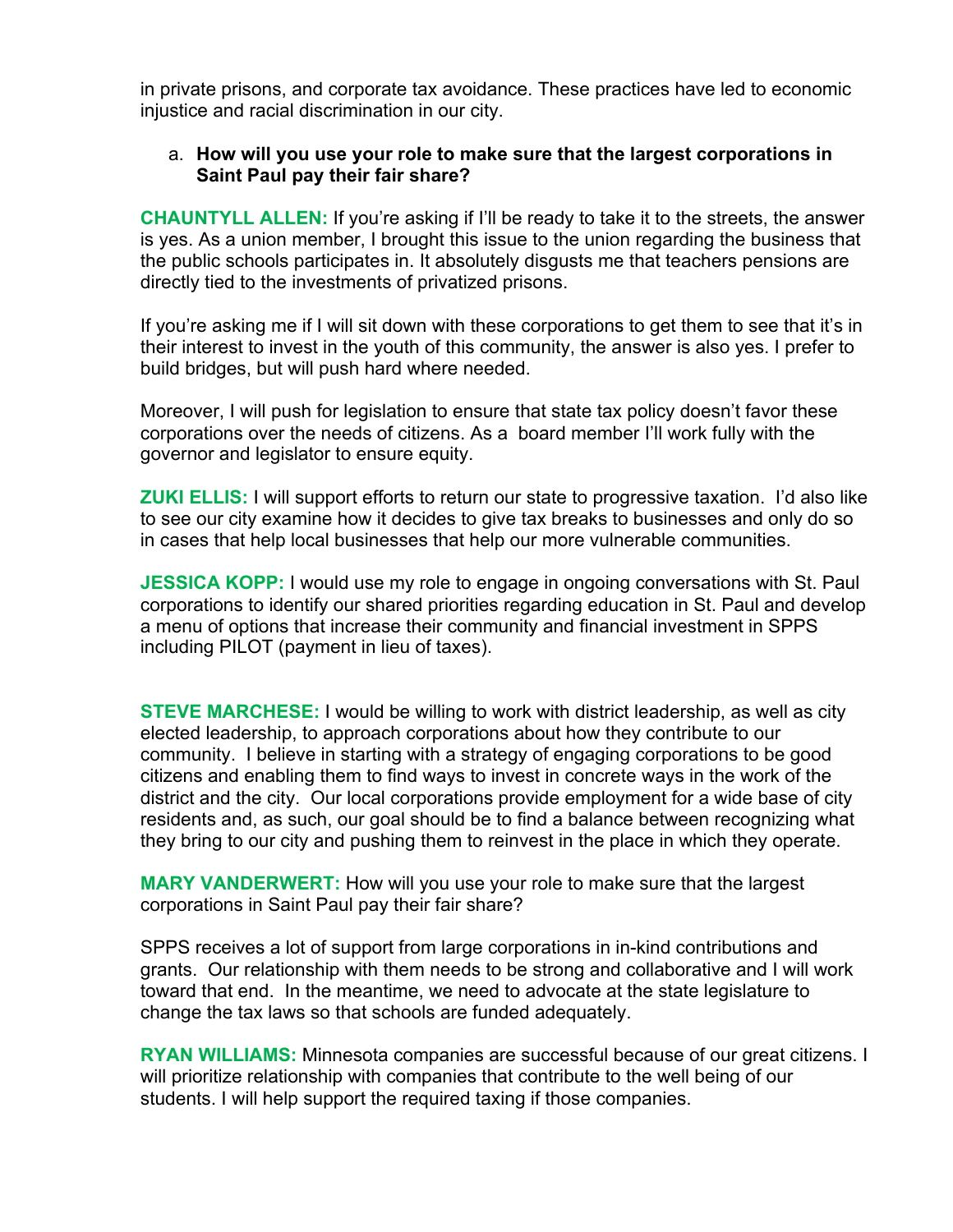b. **Predatory lending practices increase foreclosure rates, destabilizing families. Will you join with SPFE in calling on banks to refrain from foreclosing on homes of school age students during the school year? What steps will you take to separate SPPS from institutions that participate in predatory lending?**

**CHAUNTYLL ALLEN:** When you look at the federal money cycle tied to corporations and see how much they actually put in the pockets of executives and then look at the average teacher salary minus the classroom supplies they provide, it really makes me sad how much teachers are devalued. They are building the body of our society and molding the hearts of our future compassion, but are basically laughed at when the discussion rolls to investment. I say INVEST IN TEACHERS. Especially the ones who invest in students.

Steps we can take include shining a light on these predatory practices; evil persists in the dark. Connecting those who are perpetrating these behaviors with the families they harm; when they see the results of their decisions it becomes personal and harder to justify. And give public acknowledgement to those who step up to encourage others to do so.

**ZUKI ELLIS:** I don't know what exactly would need to be done to keep this from happening. Again, I would have to do more homework to understand if this is something we can do and how.

**JESSICA KOPP:** I will wholeheartedly support SPFE in calling on banks to refrain from foreclosing on homes of school age students during and outside of the school year; a lack of stable housing has a profound effect on student learning and family well-being. I would ask SPPS to complete an audit of institutions with whom they do business to determine what, if any role, they play in predatory lending and create a process for disengaging with any institutions that do.

**STEVE MARCHESE:** Yes. I would be interested in working with district administration to examine its relationships to see how they can be leveraged to push such a policy.

**MARY VANDERWERT:** These are legislative issues that I would support.

**RYAN WILLIAMS:** I would work to prevent SPPS Board for establishing business partnerships and contracts with these institutions.

a. **Will you commit to working with SPFE to seek the revenue we need to have racially equitable schools? What does this look like to you?**

**CHAUNTYLL ALLEN:** Again, do you mean direct action? Absolutely, if that's necessary.

I'm also committed to putting in the time and emotional labor to work with my fellow board members and other decision makers to figure out the best ways to use the district's resources to achieve equity. I'm also committed to working with other partners to identify ways to share resources and advance our goals. These include other school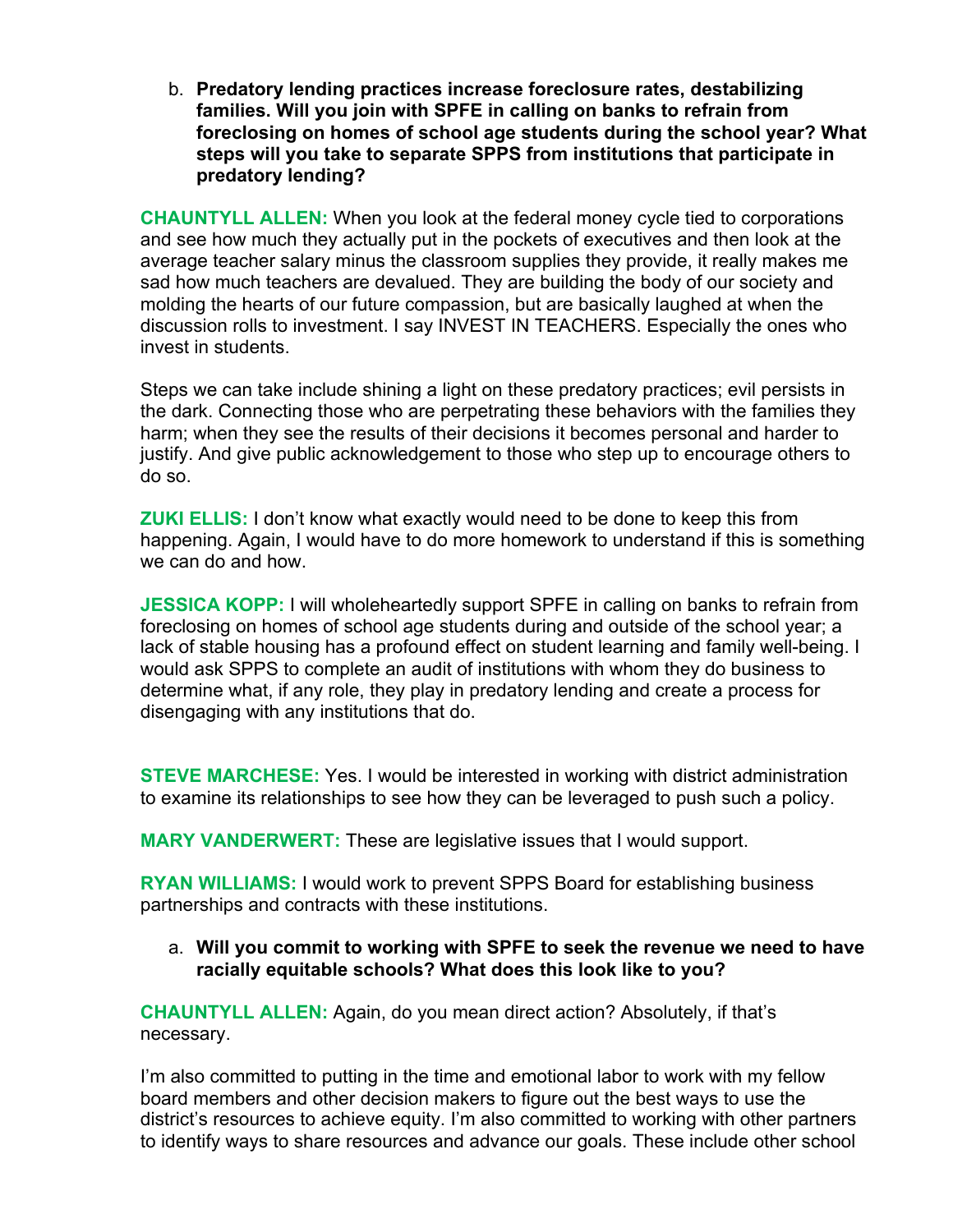districts, state and local governments, the community, higher education entities, and local businesses.

**ZUKI ELLIS:** Yes. This looks like the work we have done around the referendum as well as advocating for state and federal funding for:

- A 4% and 4% per pupil increase
- Meeting ELL and special ed service needs and mandates
- Universal pre-K
- Full service community schools
- Mental health services
- Increasing teachers of color and American Indian teachers and diversifying our curriculum to be more inclusive

**JESSICA KOPP:** I will work with SPFE and any and all community partners to seek the revenue we need to equitably serve SPPS students. This may include public advocacy, providing testimony at legislative hearings, and the development of action-oriented workgroups dedicated to organizing a broad base of support (families, educators, organized labor, local businesses, corporations, universities) to send a message of unity and intent to create a proactive, short, medium, and long-term strategy for fully funding our schools.

**STEVE MARCHESE:** Yes. I believe this looks like us working together, and in conjunction with district administrative leadership, to identify targets of opportunity for funding. I envision this including a wide range of local entities, including corporations, higher education institutions, large non-profits, etc. I also believe it means looking at existing relationships and seeing where there could be increased or different levels of support, whether in kind or through direct grants.

**MARY VANDERWERT:** SPPS and the BOE have a lobbyist who is highly regarded at the Legislature. We are working with our senator and representatives to support the funding and policy changes that are needed to increase funding for the schools.

**RYAN WILLIAMS:** I will work to make SPPS the best option for all students to end charter schools being used to segregate the children off St Paul

9. In 2018, SPFE joined our institutional partners in calling for elected officials to engage in co-governance and people-centered democracy. As a practice, this means engaging with your partners in all areas of public work, a willingness to be held accountable to promises, and on-going, open communication.

# a. **What do the terms co-governance and people-centered democracy mean to you?**

**CHAUNTYLL ALLEN:** Co-governance moves from a top-down decision making model to a more local and inclusive approach. The school is the nucleus of our community. The community consists of Staff, Parents and Students. Decisions are made together with the Board and the Superintendent, with school-based and community people having shared authority, rather than having decisions imposed on the schools that may or may not fit. This extends all the way to students, who are the reason for the existence of the school system.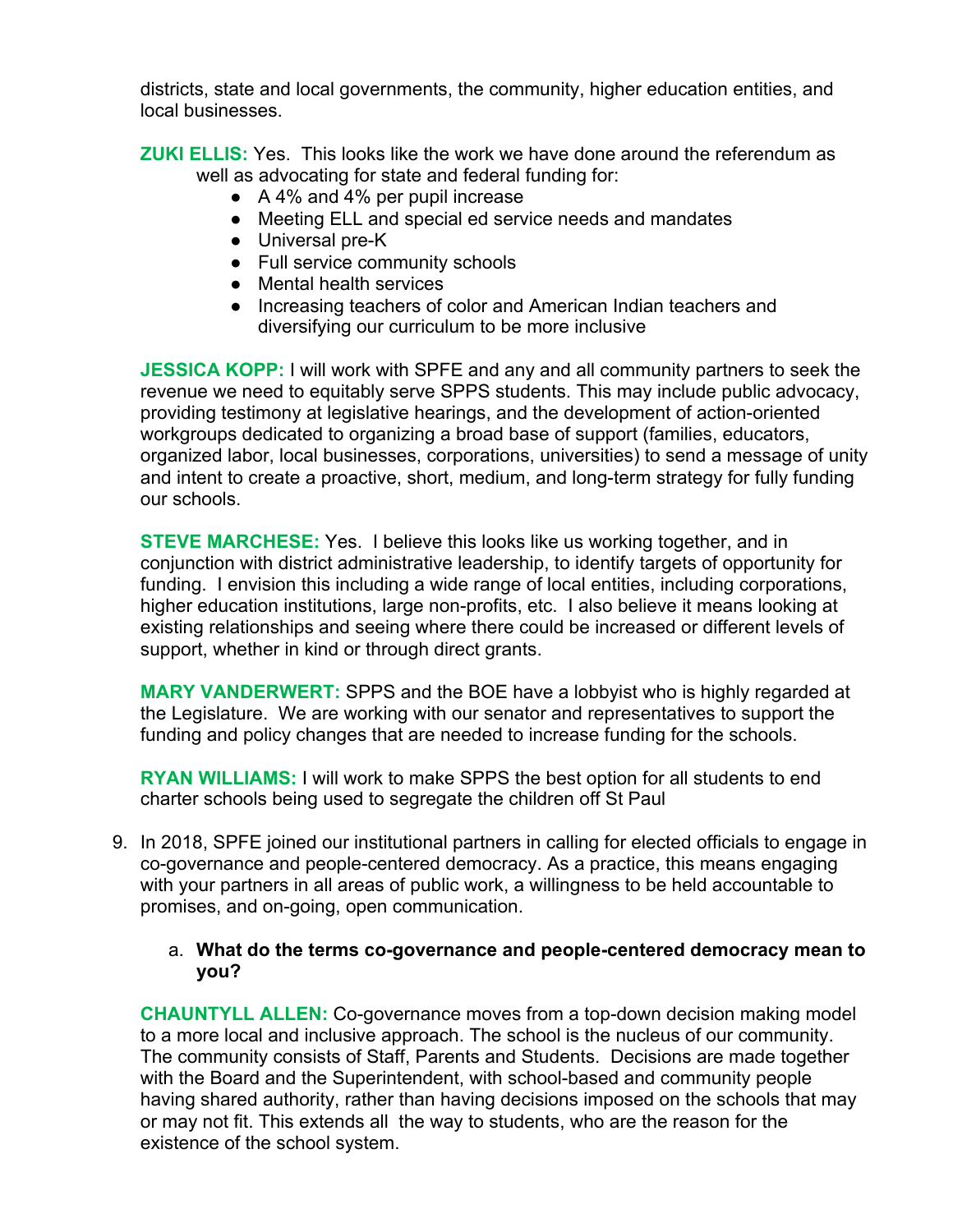**ZUKI ELLIS:** It means respect from all parties for the perspectives of all parties. It means that we bring a culturally appropriate lens to all our discussions and actions. It means being open to hearing each other and examining how our actions may harm others. It means recognizing our own privileges and owning when we have made decisions that cause harm. It means recognizing that our perspective is not the only perspective, and what seems the best course to me may not be the best course for you.

**JESSICA KOPP:** I view co-governance as shared responsibility for setting priorities, decision-making, and implementing and evaluating initiatives.

**STEVE MARCHESE:** First and foremost, the terms mean that an elected official serves in trust with the community. It means working directly with community members about their most pressing issues and concerns. It means listening a lot to what people have to say and need, as well as being willing to make sure that ALL voices, not just the "usual suspects", are heard and considered in decision-making.

**MARY VANDERWERT:** It means to me that we have to have systems for communication and joint decision making to ensure support for our schools. Leaders need to be accessible and held accountable for the goals set by the community.

**RYAN WILLIAMS:** School Boards should seek more input from the employees that work with students daily to better govern the district.

# b. **What groups and individuals will you look to for guidance?**

**CHAUNTYLL ALLEN:** I will look to students, teachers and support staff to help guide the outreach process. I also recognize that my life experience will only take me so far, and that I need to be guided by others with different backgrounds to help me make the right recommendations. With that in mind, I will also turn to community organizations, spokespeople and elders from immigrant communities, and others on behalf of students who have not been fully served by the SPPS up to this point.

**ZUKI ELLIS:** I need to be as inclusive as possible. I can't just say it, I have to must find a way to look to everyone that I can.

**JESSICA KOPP:** I would look to the community for guidance.

**STEVE MARCHESE:** As a school board member, I start by looking to those most closely impacted by the district's work – students, parents and caregivers, teachers and staff – as well as community members with interest in and concerns about the wellbeing of our children. These are my primary sources of information. I look to organizations that have established credibility in the communities they either claim to represent or serve. (One example would be the Coalition of Asian-American Leaders, Wilder Foundation, etc.) I also consider the opinions of other elected officials who also represent my constituents as they share their knowledge and understanding. (For example, city council members, the Mayor, legislative representatives, etc.)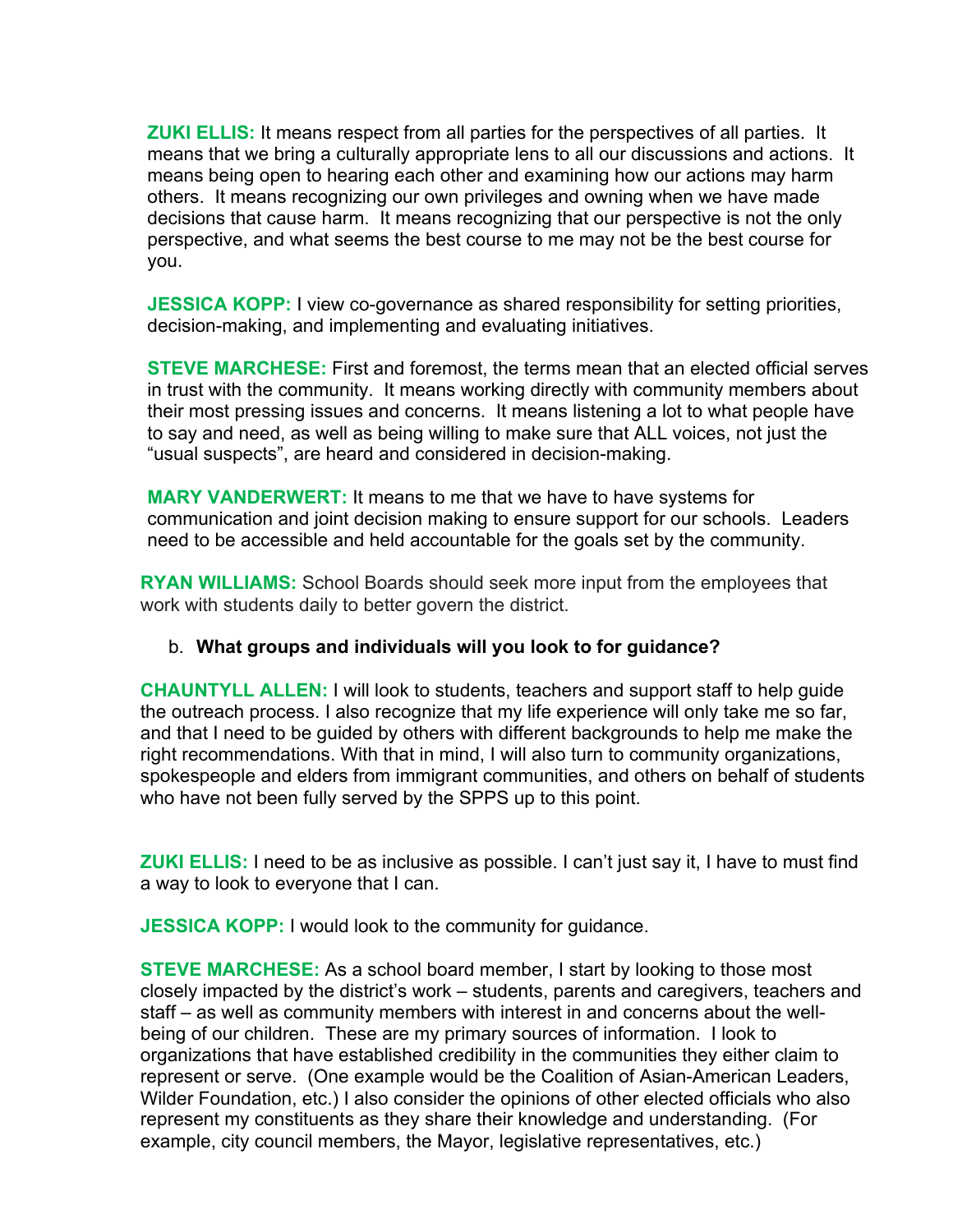**MARY VANDERWERT:** I visit schools to keep track of what is happening in them. I talk with teachers and leaders to understand what idea they have or concerns they have for the schools or our students. I am engaged in a number of other groups in the community and my neighborhood including the African American Ministerial Alliance, Rotary, the Progressive Women and a large network of friends also involved in education.

**RYAN WILLIAMS:** The employees working with the students is the best group of individuals for board members to seek guidance from.

# c. **What steps will you take to make sure decisions are made with communities, instead of for communities?**

**CHAUNTYLL ALLEN:** I will work really hard to be visible to the entire school community. I will implement grassroots organizing strategies to gather voices from students and families and then create spaces that provide safety to continue this dialogue.

This has been the basis for my work to date. My goal is always to have the people who are affected be leading the way and setting the direction. I'm there to provide support and clear the path. This is what communities need in order to truly feel heard and included.

**ZUKI ELLIS:** Again, as a Black woman, I am constantly aware of the issues facing my community. Over the past 4 years, many members of my community have come to me over the past four years with concerns about teachers and administrators. I have worked hard to make their voices heard and root my decisions in these testimonies

**JESSICA KOPP:** would invite communities into the decision-making process as early as possible and would not proceed with these processes until communities are represented.

**STEVE MARCHESE:** Since I started my service on the SPPS board, I have held listening sessions at cafes and locations throughout the city that are open to all. This has been an important opportunity to listen and learn. In particular, it has been helpful when I have been close to having to make a decision on a board agenda item. I am working now with my colleagues to develop additional opportunities to listen to community members so I can incorporate their perspectives into my thinking. This might include larger public listening sessions, opportunities for conversations at school events (such as parent-teacher conferences) and in locations outside of school district buildings. I also review public forums on social media and respond when necessary.

**MARY VANDERWERT:** I meet with community groups to provide updates and receive input. We have engaged the community in the search for the new superintendent and in the development of the strategic plan. I see these strategies continued. I believe BOE members need to be involved in the community at events, meetings and through email communication. I have been available for all of these and intend to continue. The participation of the community/ies is critical for decision making so that our schools meet the needs and are reflective of the values of the various communities.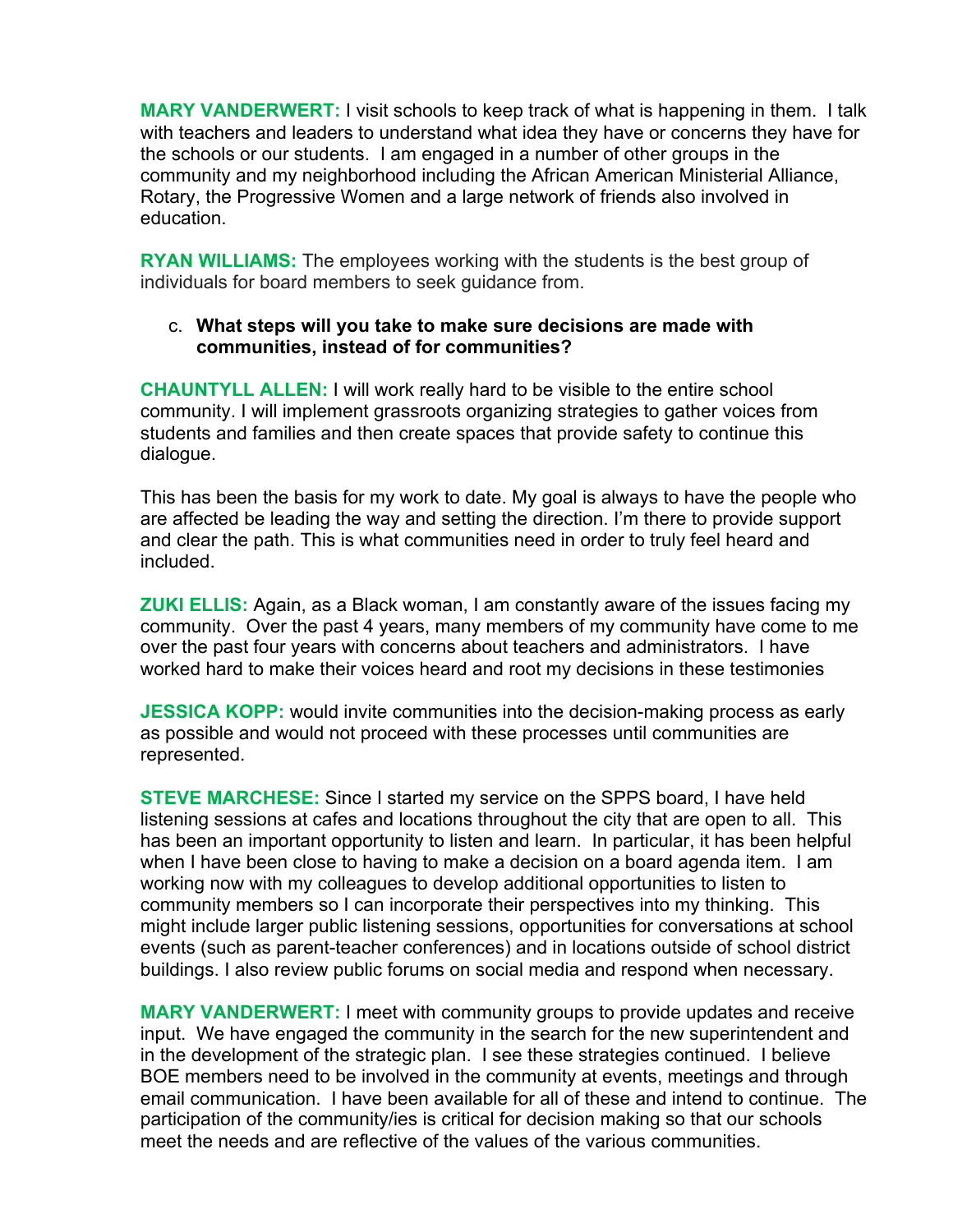**RYAN WILLIAMS:** I will invite the communities to speak at Board Meetings.

# d. **How will you separate your accountability to the public good you're your personal feelings?**

**CHAUNTYLL ALLEN:** As an elected official, it will be my responsibility to represent my constituents. If my personal opinion interferes I hope the community holds me accountable.

I don't leave this to chance. Over the years I've surrounded myself with people who will challenge my opinions and push back if they think I'm going the wrong direction. It's not the easy path, but it's the one that leads to the best results in the long run.

**ZUKI ELLIS:** I don't. My activism is rooted in my personal experience and my feelings. I cannot separate my love for children and my personal conviction to do the best for them from my work.

**JESSICA KOPP:** I accept that sometimes my personal preference or belief may not be the best path forward. I intend to always listen, engage, learn, and work within community to arrive at solutions that serve St. Paul students

**STEVE MARCHESE:** As I mention above, this is a public trust. It is important to place the needs of the students and the community foremost in my decision-making. That is how I have operated throughout my time on the board so far and I expect to continue to do so.

**MARY VANDERWERT:** I assume you are asking how to separate my personal feeling from the common good. The common good is why I seek your support for another term on the BOE. My involvement is all about what is good for children and our city. Those are my personal feelings as well as my steadfast commitment to the public good.

**RYAN WILLIAMS:** I understand my feelings are not what matters. The needs of the students are what matter.

- 10.Educators want to do their best and have many great ideas and solutions for ensuring all students can be successful but their voices are often not listened to.
	- a. **What are your ideas to help educators, in partnership with parents and community, have a voice in education policy so that their professional expertise and deep knowledge of each learner can best benefit our students?**

**CHAUNTYLL ALLEN:** Educators are a profound source of wisdom about students and ideas about what will work to address their needs. However, their insights are often neglected by those in authority, sometimes because they don't take the time and sometimes, sadly, because they don't see the value. As a board member, I'll set up a program for ongoing relationship building and listening sessions with educators of all levels. In addition, I'll seek ongoing feedback from the community to ensure that all students are having their needs met.